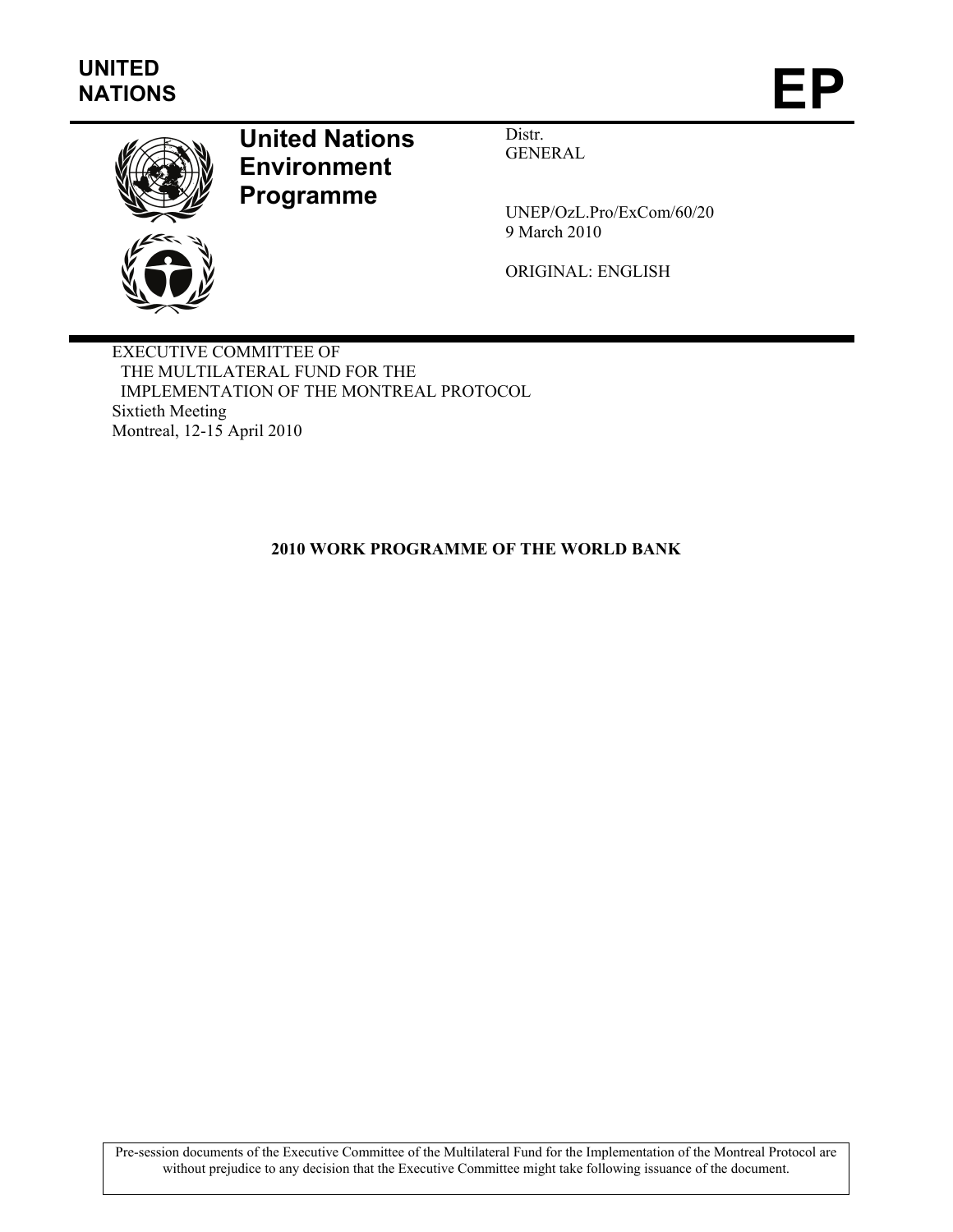## **COMMENTS AND RECOMMENDATION OF THE FUND SECRETARIAT**

1. The World Bank is requesting approval from the Executive Committee of US \$638,491 for its 2010 Work Programme, plus agency support costs of US \$47,887. The Work Programme is attached to this document.

2. The activities proposed in World Bank's Work Programme are presented in Table 1 below:

| Country                         | <b>Activity/Project</b>                                                             | Amount<br><b>Requested</b><br>(USS) | Amount<br>Recommended<br>(US \$) |
|---------------------------------|-------------------------------------------------------------------------------------|-------------------------------------|----------------------------------|
|                                 | <b>SECTION A: ACTIVITIES RECOMMENDED FOR BLANKET APPROVAL</b>                       |                                     |                                  |
|                                 | A1. Renewal of institutional strengthening projects:                                |                                     |                                  |
| Philippines                     | Renewal of institutional strengthening project (Phase VII)                          | 158,491                             | 158,491                          |
|                                 | Subtotal for A1:                                                                    | 158,491                             | 158,491                          |
|                                 | A2. Project preparation of HPMP (investment component)                              |                                     |                                  |
| Jordan                          | Preparation of HCFC refrigeration sector plan (commercial)                          | 30,000                              | 30,000                           |
| Viet Nam                        | Preparation of HCFC foam and refrigeration sector plan                              | 200,000                             | 200,000                          |
|                                 | Subtotal for A2:                                                                    | 230,000                             | 230,000                          |
|                                 | <b>SECTION B: ACTIVITIES RECOMMENDED FOR INDIVIDUAL CONSIDERATION</b>               |                                     |                                  |
| <b>B1. Technical Assistant:</b> |                                                                                     |                                     |                                  |
| Global                          | Resource mobilization for maximizing climate benefits of<br>HCFC phase-out          | 250,000                             | $\ast$                           |
|                                 | Subtotal for $B1$ :                                                                 | 250,000                             |                                  |
|                                 | Total for sections A and B                                                          | 638,491                             | 388,491                          |
|                                 | Agency support costs (7.5 per cent for project preparation and institutional        | 47,887                              | 29,137                           |
| activities under US \$250,000): | strengthening, and for other activities over US \$250,000, and 9 per cent for other |                                     |                                  |
| Total:                          |                                                                                     | 686,378                             | 417,628                          |

#### Table 1: World Bank's Work Programme

\*Project for individual consideration or pending.

# **SECTION A: ACTIVITIES RECOMMENDED FOR BLANKET APPROVAL**

#### **A1. Renewal of institutional strengthening projects**

(a) Philippines (Phase VII): US \$158,491

#### **Project description**

3. The World Bank submitted the request for the renewal of the institutional strengthening (IS) project for the Philippines. The description of this request for the Philippines is presented in Annex I to this document.

#### **Secretariat's comments**

4. The Fund Secretariat reviewed the IS terminal report and action plan submitted by the World Bank on behalf of the Philippines to support the renewal request and found that the reports are is in order and consistent with requirements for these renewals. The Secretariat took into account decisions 57/36(b), 58/16 and 59/47, particularly the last decision where the Executive Committee decided "to extend financial support for IS funding for Article 5 Parties beyond 2010 and up to December 2011". In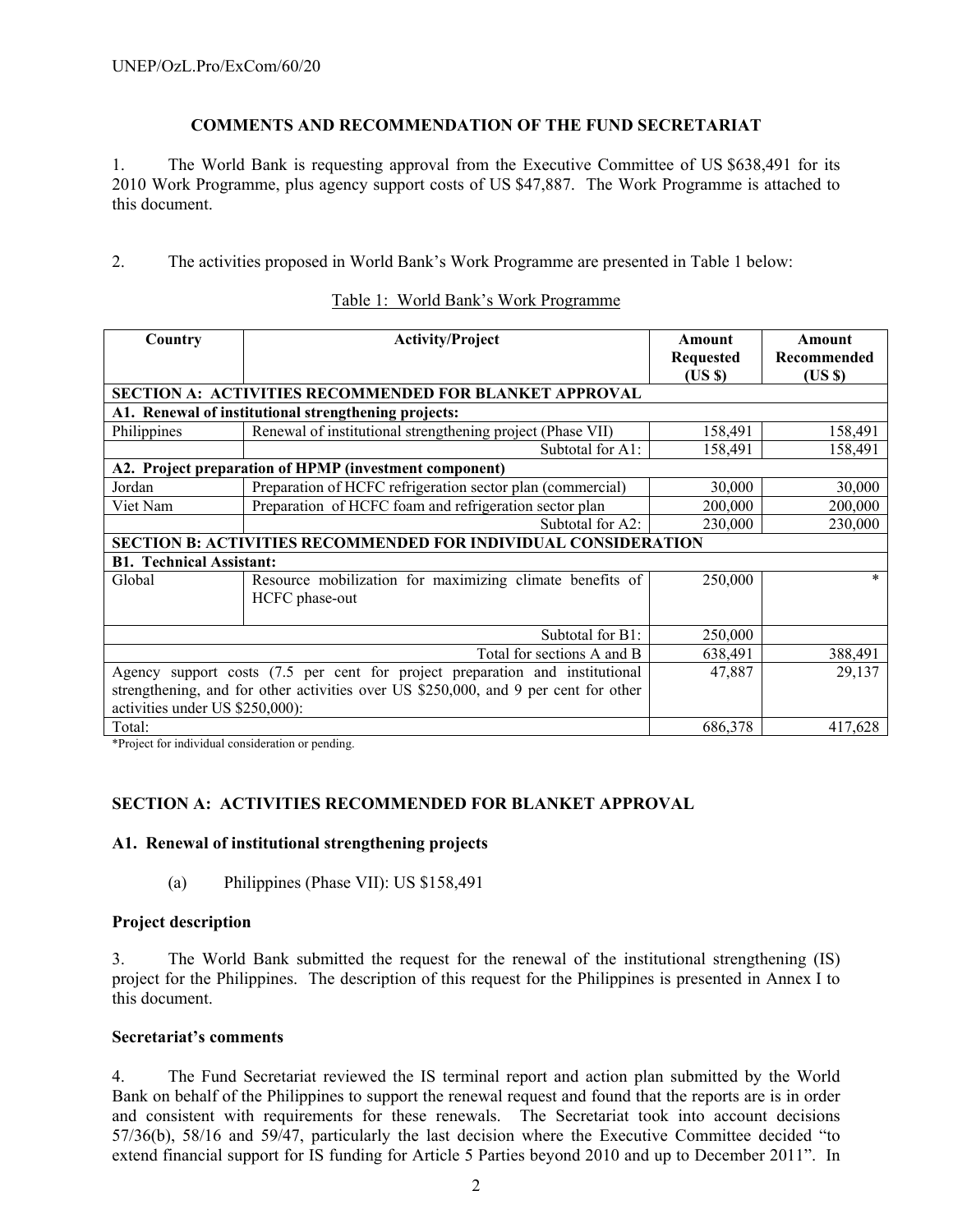view of the above decisions, the funding recommended for the IS renewal was calculated on a pro-rata basis up to December 2011 only.

#### **Secretariat's recommendations**

5. The Fund Secretariat recommends blanket approval for the IS renewal request for the Philippines at the level of funding pro-rated up to December 2011 as indicated in Table 1 of this document. The Executive Committee may wish to express to the Governments of the Philippines the comments which appear in Annex II to this document.

#### **A2. Project preparation of HPMP (investment component)**

Jordan: Preparation for HPMP investment activities (commercial refrigeration sector): US \$30,000

#### **Project description**

6. The World Bank is requesting for additional funds for the preparation of investment activities for Jordan. The preparation funding for an HCFC phase-out management plan (HPMP) was approved for Jordan at the  $55<sup>th</sup>$  Meeting, following which project preparation funds for a demonstration project in one company for the refrigeration sector were agreed at the 56<sup>th</sup> Meeting. This demonstration project has since been converted into an investment project and is being considered at this meeting. All these project approvals were for UNIDO's implementation as lead agency. In its submission, the World Bank indicated that the Government of Jordan has requested it to prepare a project to cover the country's other air conditioning (AC) manufacturer, while developing a sector plan to address climate benefits that encompass all three enterprises in the sector. The Bank indicates that additional funding will be sought outside of the Multilateral Fund to cover the climate benefit aspects for the entire sector for the full project implementation.

#### **Secretariat's comments**

7. The Secretariat reviewed the submission in detail, and found that the information provided and the funding requested is consistent with decision 56/16(d). The Secretariat noted that this request is in addition to what has already been submitted by UNIDO for the refrigeration sector, which covers the largest refrigeration company in the country. The total funding requested for this country is within the limits set by decision 56/16(d) where Jordan, based on its HCFC consumption for 2007 is eligible for up to US \$100,000 for project preparation of investment projects as part of its HPMP. The Secretariat also noted that consultations have been held between UNIDO and the World Bank as well as the country and that there is a clear understanding on the division of responsibilities for each agency.

#### **Secretariat's recommendation**

8. The Secretariat recommends blanket approval for project preparation of the investment activities for the commercial refrigeration sector as part of the HPMP for Jordan at a level of US \$30,000.

# Viet Nam: Preparation for HPMP investment activities (refrigeration and foam sector): US \$200,000

#### **Project description**

9. The World Bank is requesting additional funds for the preparation of investment activities for Viet Nam for the refrigeration and the foam sectors. Viet Nam received HPMP preparation funding at the 55<sup>th</sup> Meeting with the World Bank as the implementing agency. In its submission, the World Bank indicated that based on the supply side survey being conducted under the HPMP, more than 200 enterprises in the commercial and industrial refrigeration sector and another 200 enterprises in the foam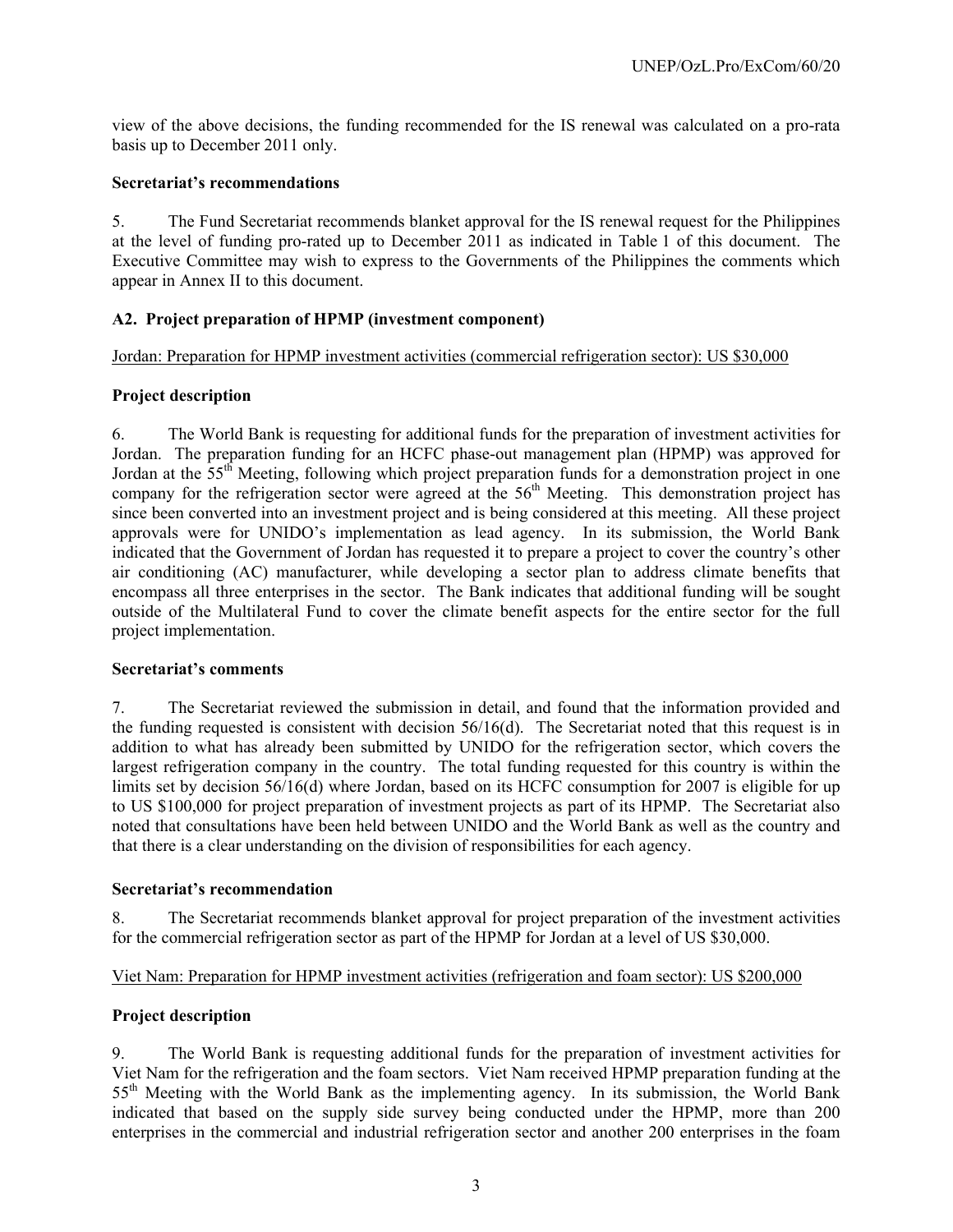sector have been identified. The request for project preparation funds would allow the Bank to cover at least 15 per cent of identified enterprises in each sector.

#### **Secretariat's comments**

10. The Secretariat reviewed the submission in detail, and found that the information provided and the funding requested is consistent with decision  $56/16(d)$ . The total funding requested for this country is within the limits set by decision 56/16(d) where Viet Nam, based on its HCFC consumption for 2007 is eligible for up to US \$200,000 for project preparation of investment projects as part of its HPMP. The Secretariat also noted that the World Bank has indicated that the preparation of these two sector plans would allow the implementation of investment projects that would cover the required ten per cent reduction in HCFC consumption that the country needs to meet by 2015.

#### **Secretariat's recommendation**

11. The Secretariat recommends blanket approval for project preparation of the investment activities for the foam sector (US \$100,000) and the refrigeration sector (US \$100,000) as part of the HPMP for Viet Nam, as indicated in Table 1 above.

### **SECTION B: ACTIVITIES RECOMMENDED FOR INDIVIDUAL CONSIDERATION**

#### **B1. Technical Assistance**

Global: Resource mobilization for HCFC phase-out and climate co-benefits US \$250,000

#### **Project description**

12. The World Bank submitted a request to the  $57<sup>th</sup>$ ,  $58<sup>th</sup>$  and  $59<sup>th</sup>$  Meetings for a technical assistance project for mobilizing resources to maximize climate benefits of HCFC phase-out, at a funding level of US \$250,000. This request is being resubmitted by the World Bank for the consideration at this meeting. The proposal includes a concept note describing the objectives, activities, as well as expected results of this project. As the project was not considered in full detail at the previous meetings, the proposal was resubmitted by the World Bank without any changes to that presented at the 59<sup>th</sup> Meeting.

13. According to the World Bank, the project intends to explore options for preempting an increase in the demand for HFCs or any other high global-warming potential (GWP) gases in the consumption sector as a result of HCFC phase-out in developing countries. The study will review and examine potential mechanisms available for financing the transition to low GWP alternatives, including a scheduled phasedown of HFCs in developing countries and countries with economies in transition. The project will also address technology limitations and the trade-off between energy efficiency gains and low GWP gases in order to maximize overall energy benefits.

14. The World Bank indicates that they will initially produce a detailed terms of reference (TOR) for this study to be submitted for consideration by the Executive Committee once a decision on resource mobilization is taken. The TOR will be used as a basis for this study and will take about 12 months to complete. The final report of the study will be submitted to the Executive Committee as soon as it has been completed.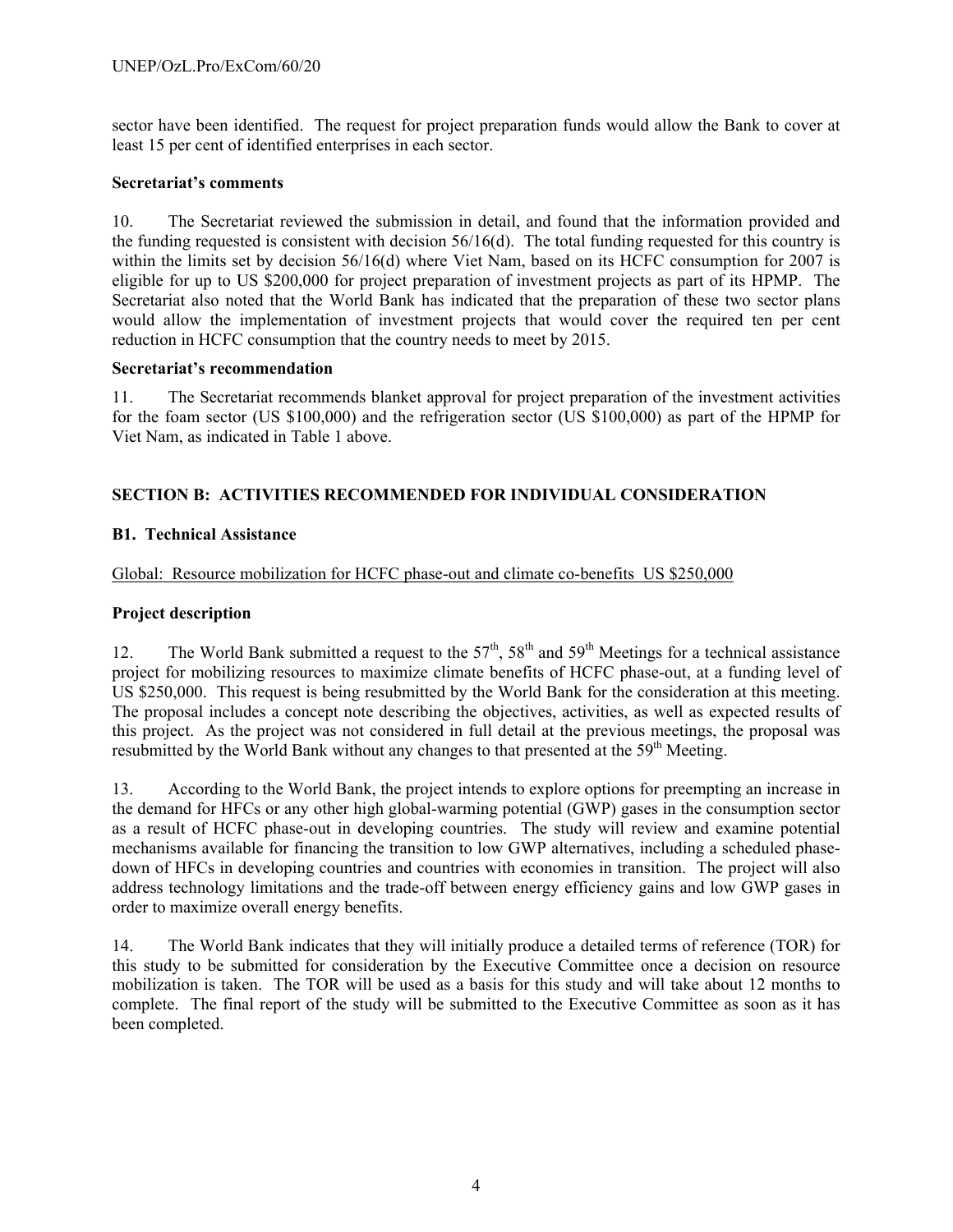| <b>Element</b>                                                                                                                                                                       | <b>Description</b>                                                                                                                                                                                                                                                                                                                                | US\$    |
|--------------------------------------------------------------------------------------------------------------------------------------------------------------------------------------|---------------------------------------------------------------------------------------------------------------------------------------------------------------------------------------------------------------------------------------------------------------------------------------------------------------------------------------------------|---------|
| Potential volume of carbon<br>dioxide<br>equivalent emission reduction                                                                                                               | Review of current HCFC applications and available<br>non-HCFC<br>alternatives; market<br>analysis<br>on<br>penetration of various alternatives (high and low<br>GWP) and estimates on benefits from improved<br>energy performance (taking into account ongoing<br>work of TEAP and OORG)                                                         | 35,000  |
| Barriers associated with conversion of<br>HCFC technology with baseline energy<br>and resource efficiency to low GWP<br>alternatives with improved energy and<br>resource efficiency | Industrial survey in a selected number of Article 5<br>countries and Article 2 countries that are major<br>technology providers for each HCFC application                                                                                                                                                                                         | 50,000  |
| Consumption and production of HCFCs                                                                                                                                                  | Industrial survey focusing on chemical producers in<br>both Article 5 and non-Article 5 countries; market<br>analysis to project trends                                                                                                                                                                                                           | 10,000  |
| Potential funding resources                                                                                                                                                          | Review of existing activities or projects funded by<br>various funding mechanisms; review of existing CDM<br>and non-CDM methodologies; interview<br>with<br>prospective beneficiaries in Article 5 countries;<br>identification of potential sources of financing;<br>development of approaches and project model for<br>securing such resources | 55,000  |
| of<br>funding<br>Development<br>criteria/standards/methodologies                                                                                                                     | Development of tools for capturing co-financing<br>resources outside the MLF                                                                                                                                                                                                                                                                      | 70,000  |
| Stakeholder consultation meetings                                                                                                                                                    | 3 consultation meetings                                                                                                                                                                                                                                                                                                                           | 30,000  |
| <b>Total</b>                                                                                                                                                                         |                                                                                                                                                                                                                                                                                                                                                   | 250,000 |

15. The table below provides a breakdown of the US \$250,000 as requested by the World Bank:

#### **Secretariat's comments**

16. Decision XIX/6 paragraph 11(b) of the Nineteenth Meeting of the Parties provided guidance to the Executive Committee to give priority to, *inter alia*, "substitutes and alternatives that minimize other impacts on the environment, including on the climate, taking into account global-warming potential, energy use and other relevant factors", when looking into HCFC phase-out projects. The Executive Committee has so far approved funds for over 160 countries for HPMP preparation. There is an expectation that the HPMPs submitted to the Executive Committee for approval should consider and include financial incentives and opportunities for co-financing, in accordance with decision 54/39. These elements for co-financing could be relevant for ensuring that HCFC phase-out results in benefits in accordance with paragraph 11(b) of decision XIX/6 as mentioned above.

17. The Secretariat notes that with the results of the study proposed by the World Bank being available in 2010 or even later, it may only assist countries by providing guidance to the agencies in the implementation of stage 1 of the HPMP, and in examining their options for co-financing for the preparation of stage 2, as appropriate. In addition, it also notes that there is so far no guidance from the Executive Committee on how climate benefits of HCFC phase-out are to be costed, and whether these costs could be considered as incremental costs under the Multilateral Fund. However, at the 58<sup>th</sup> and 59th Meetings, the Committee discussed the Multilateral Fund Climate Indicator (MCII) in the context of the paper that examined prioritisation of HCFC phase-out technologies to minimise other impacts on the environment. Discussion on this issue will continue at this meeting.

18. The Executive Committee at its  $57<sup>th</sup>$  and  $58<sup>th</sup>$  Meetings, discussed a facility for additional income from loans and other sources. At the  $59<sup>th</sup>$  Meeting during the discussion of this same agenda item, the Executive Committee, in decision 59/48 requested the Secretariat to consolidate the material presented on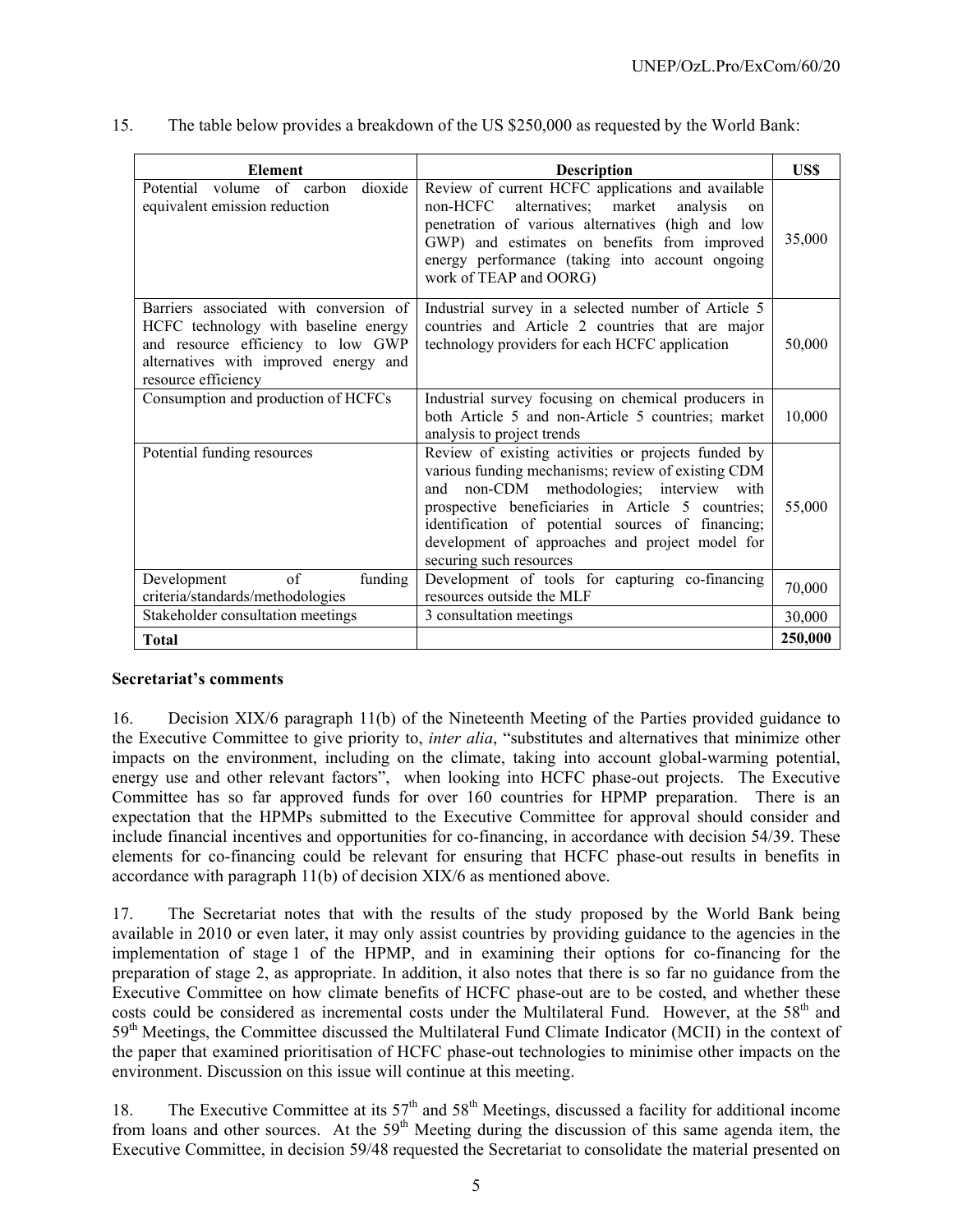the Special Funding Facility, with any additional contributions submitted by Members by the end of 2009, into a single agenda item addressing both the Facility as well as any issues related to decision XIX/6 paragraph  $11(b)$  of the Nineteenth Meeting of the Parties for consideration at its  $60<sup>th</sup>$  Meeting. This revised paper is being presented at the  $60<sup>th</sup>$  Meeting.

19. In line with decision 58/37, the World Bank made a presentation on "mechanisms, such as advanced commitments, for dealing with additional financing and blending Multilateral Fund funds with carbon financing" at the  $59<sup>th</sup>$  Meeting held in Port Ghalib, Egypt.

### **Secretariat's recommendation**

20. The Executive Committee may wish to consider this proposal in light of the information presented above, and in the discussion under Agenda item 11, Incentives associated with Multilateral Fund climate impact indicator and a Special Funding Facility.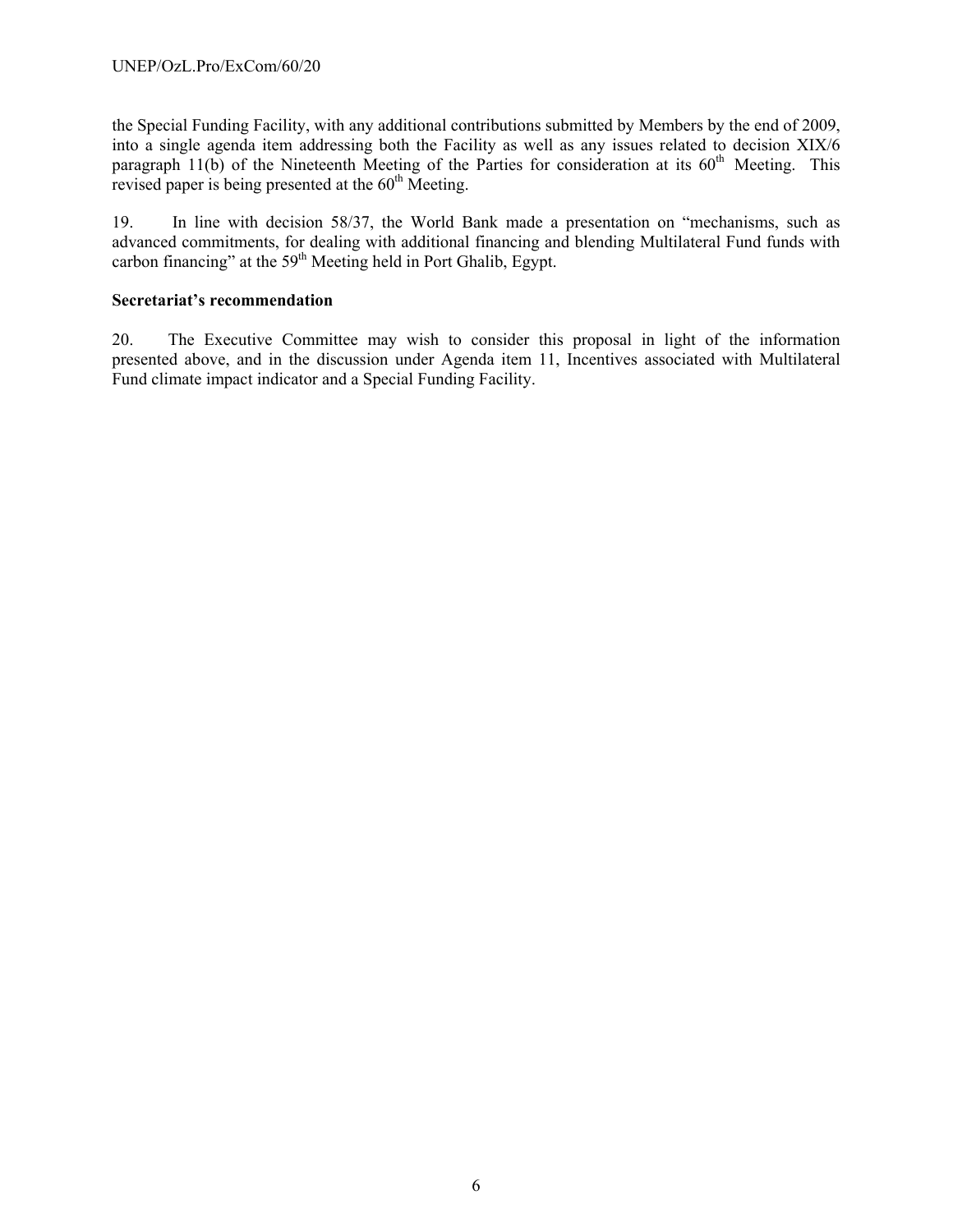# **Annex I**

# **INSTITUTIONAL STRENGTHENING PROJECT PROPOSAL**

# **Philippines: Renewal of institutional strengthening**

| Summary of the project and country profile                                            |                  |
|---------------------------------------------------------------------------------------|------------------|
| Implementing Agency:                                                                  | World Bank       |
| Amounts previously approved for institutional strengthening (US \$):                  |                  |
| Phase I: Mar-93                                                                       | 209,000          |
| Phase II: Jul-99                                                                      | 139,333          |
| Phase III: Mar-02                                                                     | 181,133          |
| Phase IV year I: Apr-04                                                               | 90,566           |
| Phase IV year II: Apr-05                                                              | 90,567           |
| Phase V: Apr-06                                                                       | 181,133          |
| Phase VI: Apr-08                                                                      | 181,133          |
| Total                                                                                 | 1,072,865        |
| Amount requested for renewal (Phase VII) (US \$):                                     | 158,491          |
| Amount recommended for approval for Phase VII (US \$):                                | 158,491          |
| Agency support costs (US \$):                                                         | 11,887           |
| Total cost of institutional strengthening Phase VII to the Multilateral Fund (US \$): | 170,378          |
| Equivalent amount of CFC phase-out due to institutional strengthening Phase VII at    | n/a              |
| US $$12.1/kg$ (ODP tonnes):                                                           |                  |
| Date of approval of country programme:                                                | 1993             |
| ODS consumption reported in country programme (1993) (ODP tonnes):                    | 2,905.1          |
| Baseline consumption of controlled substances (ODP tonnes):                           |                  |
| (a) Annex A Group I (CFCs) (Average 1995-1997)                                        | 3,055.8          |
| (b) Annex A Group II (Halons) (Average 1995-1997)                                     | 103.9            |
| (c) Annex B Group II (Carbon tetrachloride) (Average 1998-2000)                       | $\theta$         |
| (d) Annex B Group III (Methyl chloroform) (Average 1998-2000)                         | $\theta$         |
| (e) Annex E (Methyl bromide) (Average 1995-1998)                                      | 10.3             |
| Latest reported ODS consumption (2008) (ODP tonnes) as per Article 7:                 |                  |
| (a) Annex A Group I (CFCs)                                                            | 169.4            |
| (b) Annex A Group II (Halons)                                                         | $\theta$         |
| (c) Annex B Group II (Carbon tetrachloride)                                           | $\boldsymbol{0}$ |
| (d) Annex B Group III (Methyl chloroform)                                             | $\theta$         |
| (e) Annex E (Methyl bromide)                                                          | 1.8              |
| (f) Annex C Group I (HCFCs)                                                           | 226.2            |
| Total                                                                                 | 397.4            |
| Year of reported country programme implementation data:                               | 2008             |
| Amount approved for projects (US \$):                                                 | 31,236,495       |
| Amount disbursed (as at February 2010) (US \$):                                       | 26,901,256       |
| ODS to be phased out (ODP tonnes):                                                    | 3,704            |
| ODS phased out (as at February 2010) (ODP tonnes):                                    | 3,699            |

# 1. Summary of activities and funds approved by the Executive Committee:

|     | <b>Summary of activities</b>                                                               | Funds approved (US \$) |
|-----|--------------------------------------------------------------------------------------------|------------------------|
| (a) | Investment projects:                                                                       | 26,218,630             |
| (b) | Institutional strengthening:                                                               | 1,072,865              |
| (c) | Project preparation, technical assistance, training and other non-<br>investment projects: | 3,945,000              |
|     | Total                                                                                      | 31,236,495             |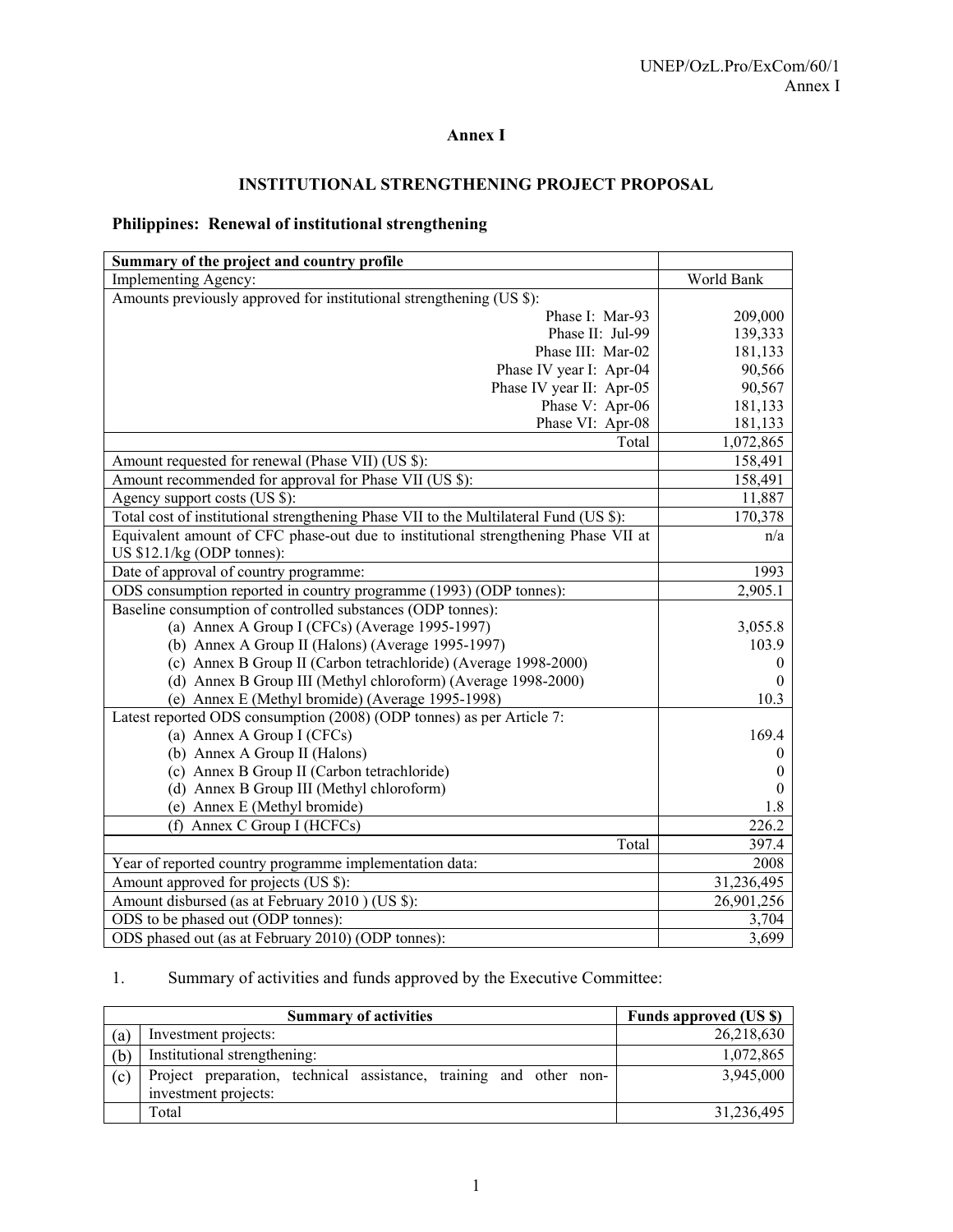## Progress report

2. Currently in the sixth phase of its Institutional Strengthening (IS) project the Government of Philippines has successfully ushered in a complete ban of Annex A and Annex B consumption of ozone depleting substances by 1 January 2010. During the period of 2008 to 2010, the Philippines Ozone Desk (POD) has concentrated on the elimination of CFC-12 consumption in the servicing sector primarily by management and oversight of the National CFC Phase-out Plan (NCPP) but also through monitoring for illegal importation and trafficking of CFC-12, active enforcement of its Chemical Control Order (CCO) and cooperation with the Bureau of Customs and regional bureaus of the Environment Management Bureau (EMB) of the Department of Environment and Natural Resources (DENR). The POD has also developed and led an initiative for confiscating illegally imported and traded CFCs in the 2008-2010 period.

3. During the sixth phase of the IS, the POD mobilized for the new phase of HCFC elimination with a consultation meeting for stakeholders in order to compile concerns of the different sectors on the accelerated phase-out for future policy-making. The POD continued to collect and report on HCFC consumption under Article 7 and the Montreal Amendment requirements. Other activities included the continuation of the registration of handlers of ODS and updating POD's database. The POD ensured that the non-QPS methyl bromide phase-out schedule was observed as planned by working closely with the Fertilizer and Pesticide Authority under the Department of Agriculture. The POD also oversaw several annual consumption verification audits for both CFC and methyl bromide during the two-year period. Finally, POD has begun taking Decision XIX/6 of the Parties into account in its outreach activities, particularly by integrating climate change concerns in presentations to partner agencies and stakeholders in the country.

4. In addition to this work, the POD undertook its normal programme of work, including implementation of the quota system and management of the licensing system. Other ongoing work included public awareness, monitoring of converted enterprises, and reporting to the Ozone and Multilateral Fund Secretariats. Finally, the POD actively participated in the UNEP network meetings for South East Asia and the  $20<sup>th</sup>$  and  $21<sup>st</sup>$  Meetings of the Parties to the Montreal Protocol.

# Plan of action

5. The seventh phase of the Philippines' IS will have the dual objectives of ensuring sustainable and complete phase-out of Annexes A, B and E substances, and developing a new programme that addresses Annex C, Group II phase-out of obligations under the Montreal Protocol. The POD therefore has one central goal of overseeing the completion of the NCPP and the methyl bromide phase-out strategy. This entails heavy emphasis on the proper management of ODS that is either installed, stored in cylinders or in circulation within the country, through monitoring, inspection, and enforcement; and on promoting ODS disposal activities. In the 2010-2011 period of the IS, the POD will utilize coordination mechanisms, tools and lessons learned associated with the NCPP to carve out a new strategy and associated policy measures for HCFCs. Most critically will be legal issuances on HCFC phase-out, including a quota system. The POD will continue to lead on the HPMP development process and on identifying investment opportunities to enable the Philippines to meet its 2013 and 2015 HCFC freeze and reduction obligations. Finally, the POD has included regular annual monitoring, reporting and public communication activities in its IS action plan for phase seven.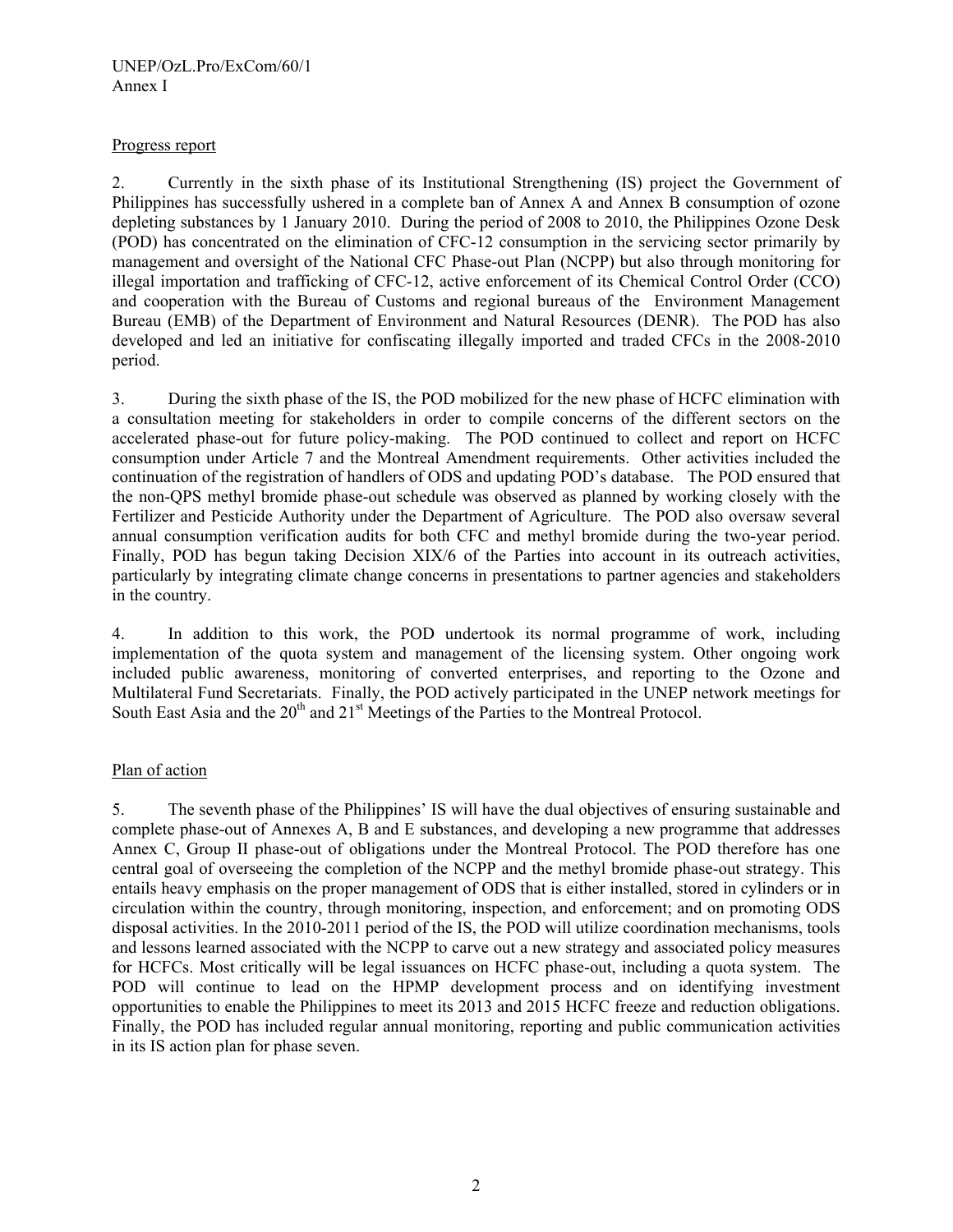#### **Annex II**

# **VIEWS EXPRESSED BY THE EXECUTIVE COMMITTEE ON RENEWALS OF INSTITUTIONAL STRENGTHEING PROJECTS SUBMITTED TO THE 60th MEETING**

#### **Philippines**

1. The Executive Committee has reviewed the terminal report presented with the institutional strengthening project renewal request for the Philippines. The Committee commends the Government of the Philippines for having successfully phased out Annex A and B substances in 2010, while looking ahead towards its HCFC phase-out control measures by instituting a licensing system. The Executive Committee encourages the Philippines to implement the remaining activities under its national CFC phase-out plan as soon as possible in order to ensure that its phase-out achievements are sustained, that the measures put into place under the plan to monitor compliance of the regulated community and enforce national regulations are well institutionalized, and, incidences of illegal ODS trade are thereby preempted. It also encourages the Philippines to expedite the preparation of the HCFC phase-out management plan in order for HCFC phase-out activities to commence as soon as possible and allow the country to meet compliance with the 2013 and 2015 phase out targets.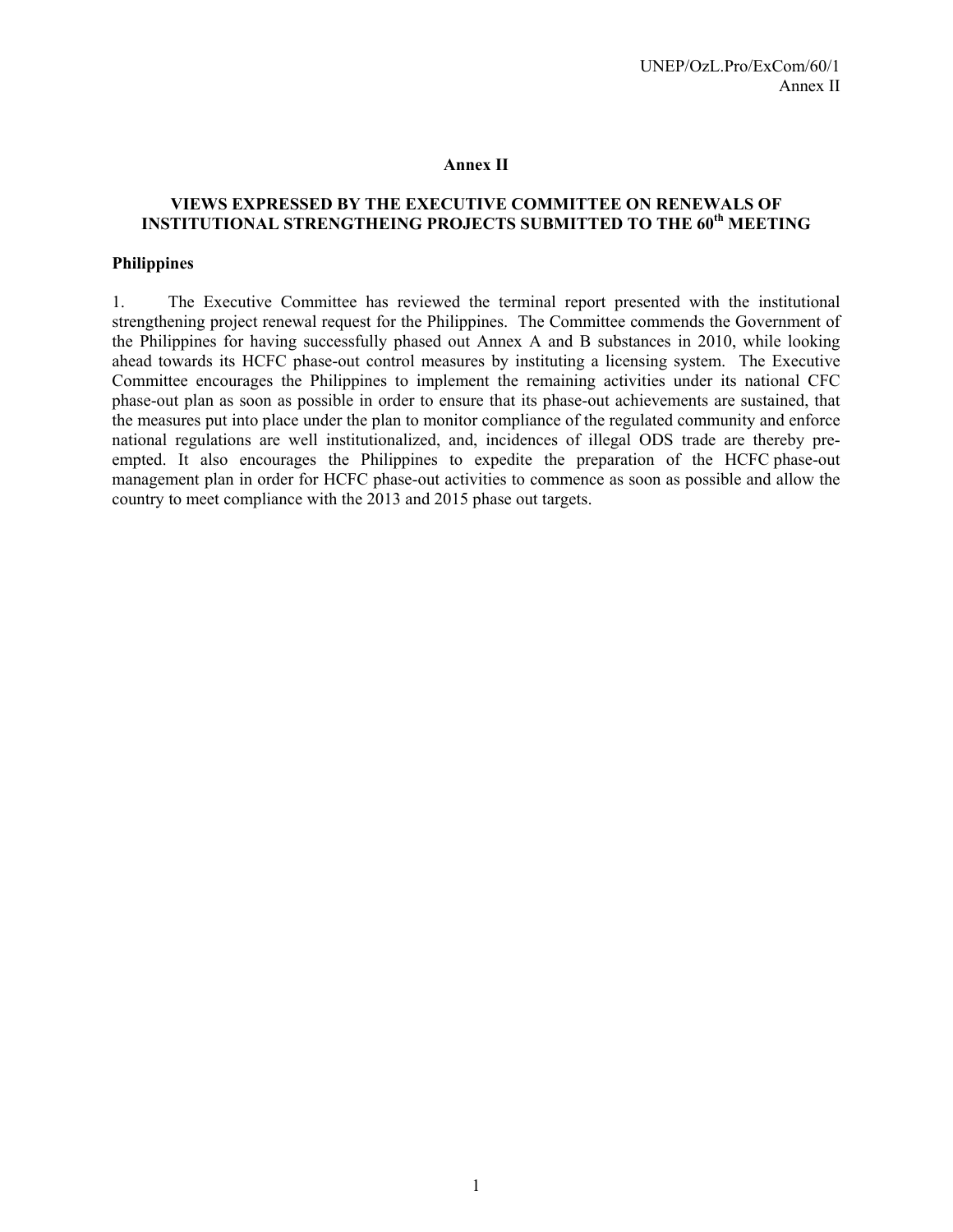# **2010 WORK PROGRAM**

# **PRESENTED TO THE 60th MEETING of the EXECUTIVE COMMITTEE**

# **WORLD BANK IMPLEMENTED MONTREAL PROTOCOL OPERATIONS**

**February 17, 2010**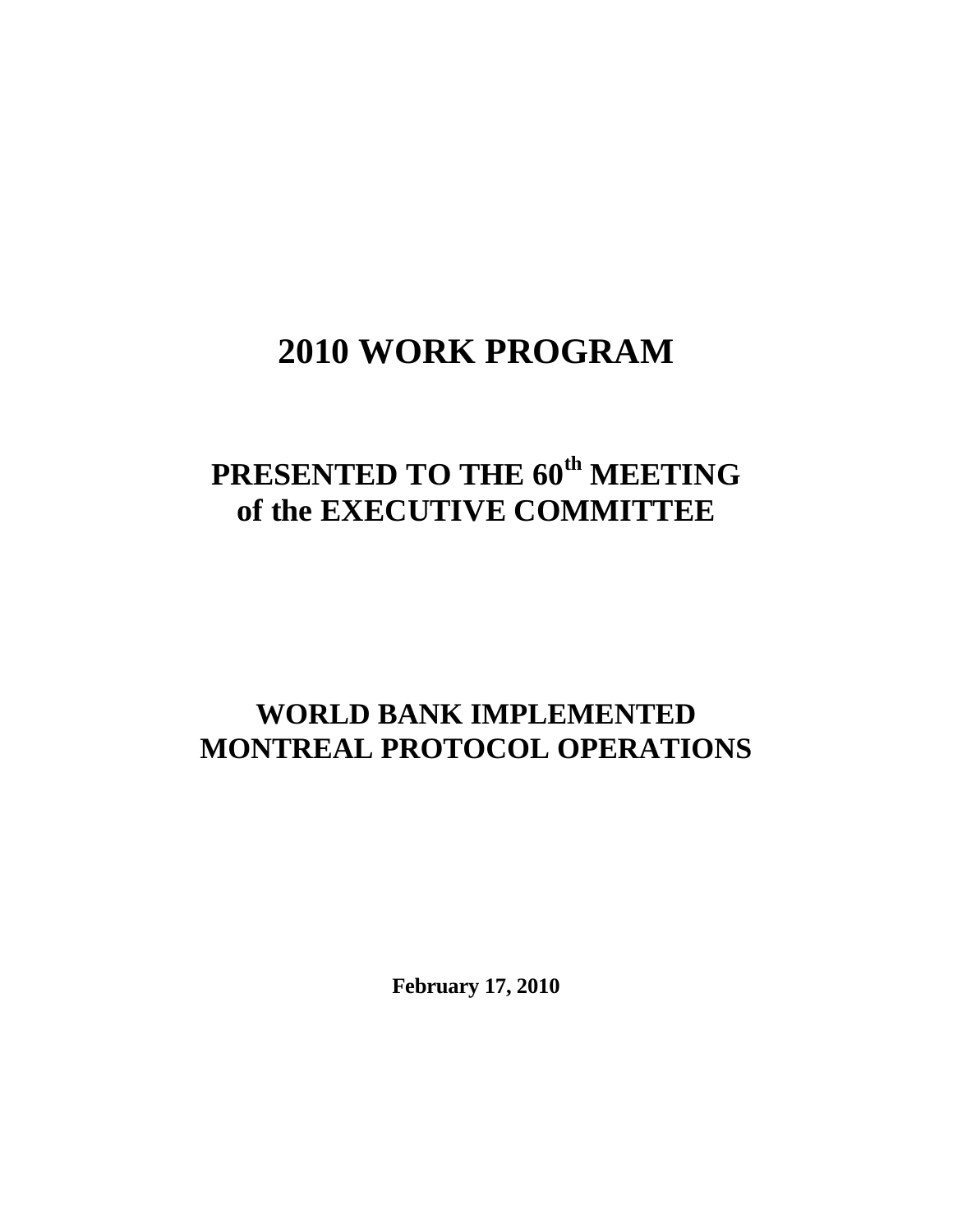# **WORK PROGRAM FOR WORLD BANK-IMPLEMENTED MONTREAL PROTOCOL OPERATIONS**

1. This proposed work program for Bank-Implemented Montreal Protocol Operations is prepared on the basis of the World Bank 2010 business plan also being submitted to the  $60<sup>th</sup>$  meeting of the Executive Committee. The proposed 2010 Business Plan consists of investment and non-investment activities to ensure Article 5 partner countries' full compliance with the 2010 complete phase-out of CFCs, halon, and CTC, and also includes activities identified as necessary to assist Article 5 countries to meet their first two HCFC reduction targets (i.e., freeze in 2013 and 10% reduction in 2015).

2. The value of deliverables contained in the proposed 2010 World Bank Business Plan, including investment and non investment activities, totals US \$58.54 million, including agency support costs. Funds will be used to support both new and previously approved activities which combined, will capture an estimated 14,600 ODP tonnes in 2010.

3. The proposed 2010 Business Plan includes deliverables of 9 investment activities in 8 countries, totaling roughly US \$56.3 million. These include annual work programs for 6 previously approved multi-year projects and 3 new HCFC sector phase-out plans.

4. The proposed 2010 Business Plan allocates US \$2.15 million (roughly 3.8% of the total investment deliverables for the year) to support national and sector phase-out plans in Antigua & Barbuda, Thailand and Tunisia, as well as India CFC production closure projects. The Business Plan also allocates US \$50.15 (roughly 96% of total investment deliverables for the year) to support national and sectoral HCFC phase-out work in China, Indonesia and Sri Lanka.

5. In 2010, requests to support implementation of previously approved phase-out and sector plans will include subsequent funds for: i) approved CFC phase-out plans in Antigua and Barbuda, Thailand and Tunisia; and, ii) a commercial refrigeration sector plan for Turkey.

6. The Government of China has informed the World Bank that it will submit a request for a technical audit for its HCFC production phase-out for the consideration of the Executive Committee at its 60th Meeting. The formal request, along with preliminary HCFC production data, in accordance with ExCom guidelines, will be submitted to the Multilateral Fund Secretariat shortly.

7. The proposed 2010 Business Plan includes requests to extend support for implementation of four existing institutional strengthening projects in Jordan, the Philippines, Thailand and Tunisia, totaling US\$0.992 million.

8. The proposed 2010 Business Plan also includes a request to carry out a comprehensive study on resource mobilization to maximize climate benefits from HCFC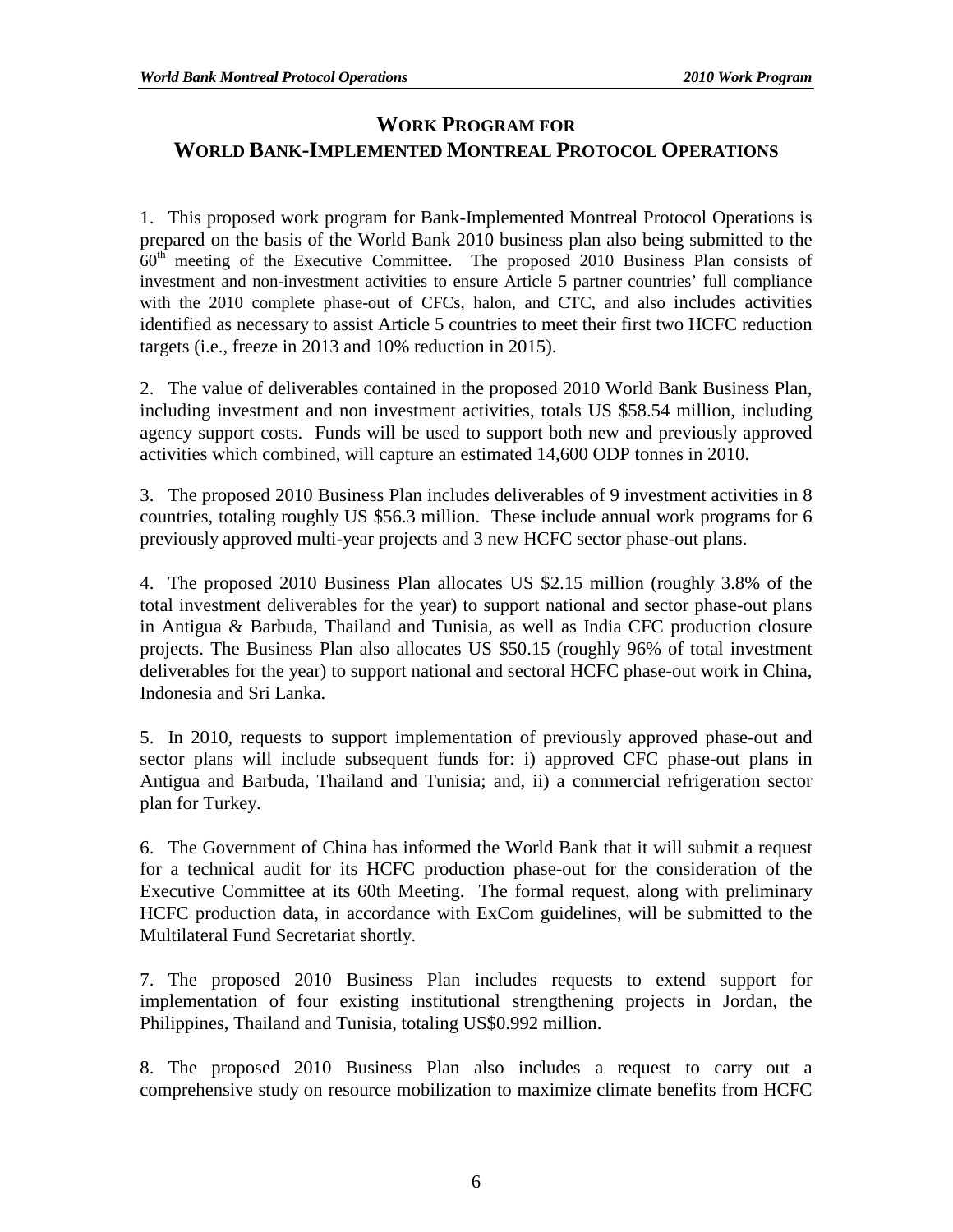phase-out. The concept note for this proposed activity, along with a breakdown of costs associated with conducting this proposed study, is included in Annex I.

9. The proposed 2010 Work Program, which is being submitted for consideration at the  $60<sup>th</sup>$  Meeting of the Executive Committee, includes five (5) project preparation funding requests:

10.

- i. three (3) for preparation of HCFC phase-out sector plans, as follows:
	- a. one (1) for preparation of an HCFC refrigeration sector plan (commercial) in Jordan – The Government of Jordan requested UNIDO to prepare its HPMP, as well as to implement a demonstration project for one AC-refrigeration manufacturer. Stand alone preparatory funds of US \$40,000 were approved for the demonstration project.

| The Government of Jordan has requested the Bank to prepare a project to cover the country's other AC manufacturer, while developing a sector plan with climate benefits to cover the total 3 enterprises in the sector, one of which is not eligible for funding from the Multilateral Fund. A proposal for US \$30,000 in preparatory funds is being requested to cover preparation costs for the one enterprise (MEC) per Dec. 56/16(f). Additional funding will be sought outside of the Multilateral Fund to cover the climate benefit aspects for the entire sector (3 enterprises, including the one demonstration enterprise covered by UNIDO).

- b. two (2) in Vietnam, one (1) for development of an HCFC Foam Sector Plan and the other (1), for development of an HCFC Refrigeration Sector Plan. Based on the supply side survey being conducted under the HPMP, more than 200 enterprises in the commercial and industrial refrigeration sector and another 200 enterprises in the foam sector have been identified. The request for project preparation funds would allow the Bank to cover at least 15% of identified enterprises in each sector. Taken together, these two sector plans would cover the whole sector with detailed investment plans to capture at least 10% of the expected baseline consumption of 20 ODP tons (300 - 400 MT);
- ii. one (1) for initiation of a comprehensive study on resource mobilization to maximize climate benefits from HCFC phase-out; and,
- iii. a funding request for the renewal of the institutional strengthening program for the Philippines.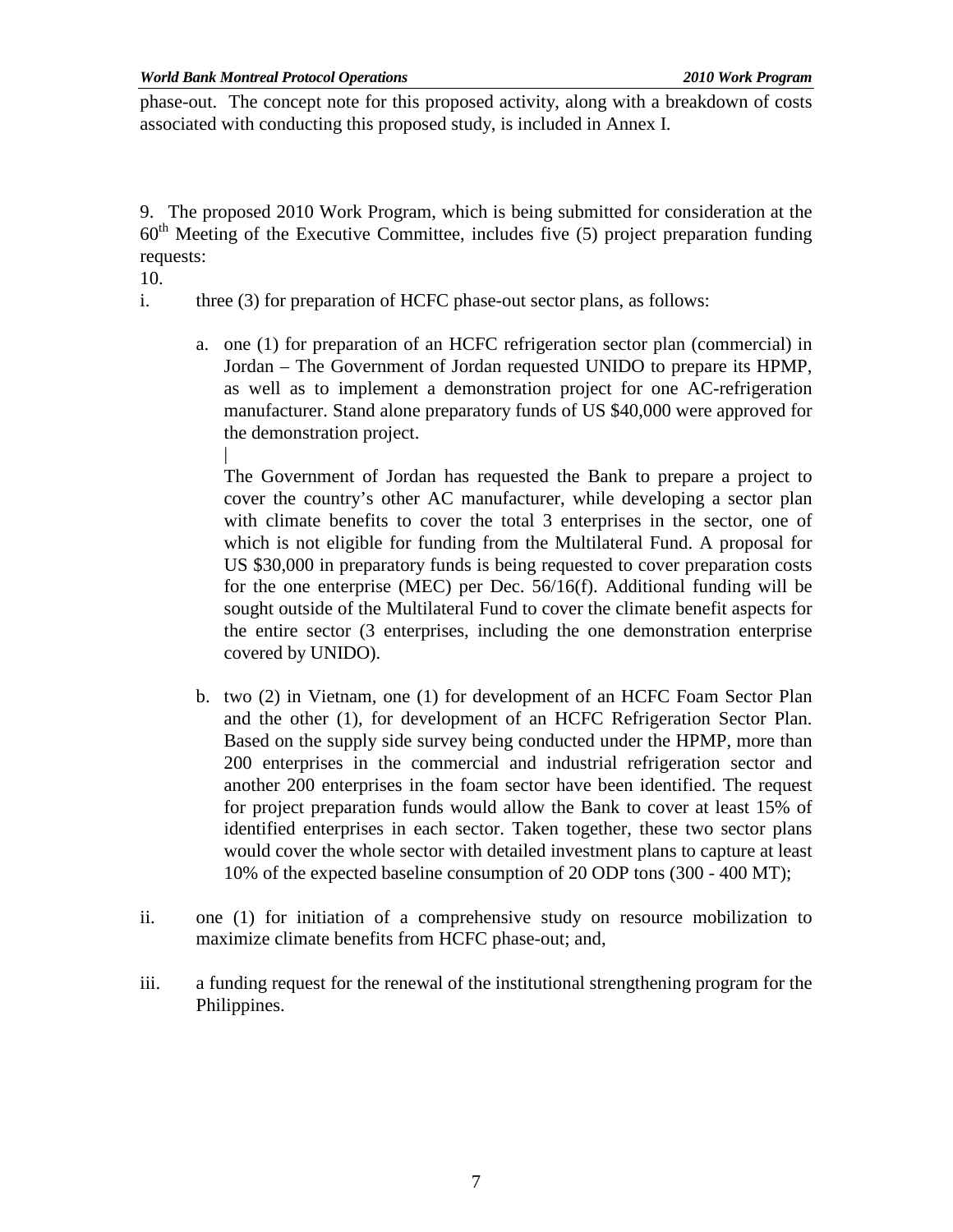11. The five project preparation funding requests are outlined in Table 1.

| Table 1: Project Preparation Funding Requests Submitted for Consideration of the |
|----------------------------------------------------------------------------------|
| 60 <sup>th</sup> Meeting of the Executive Committee                              |

| <b>Country</b>       | <b>Request</b> | <b>Duration</b>    | <b>Description</b>                                         |
|----------------------|----------------|--------------------|------------------------------------------------------------|
|                      | $(US$)*$       |                    |                                                            |
| Jordan               | 30,000         | April 2010 - April | Preparation of HCFC refrigeration sector plan (commercial) |
|                      |                | 2011               |                                                            |
| Vietnam              | 100,000        | April 2010 - April | <b>HCFC Foam Sector Plan</b>                               |
|                      |                | 2011               |                                                            |
| Vietnam              | 100,000        | April 2010 - April | <b>HCFC</b> Refrigeration Sector Plan                      |
|                      |                | 2011               |                                                            |
| Philippines (the)    | 158,491        | April 2010 -       | Institutional Strengthening renewal                        |
|                      |                | December 2011      |                                                            |
| Global               | 250,000        | April 2010 -       | Resource Mobilization for HCFC Phase-out Co-benefits Study |
|                      |                | November 2011      |                                                            |
| <b>Support Costs</b> | 47.887         |                    |                                                            |
| <b>Total</b>         | 686,378        |                    |                                                            |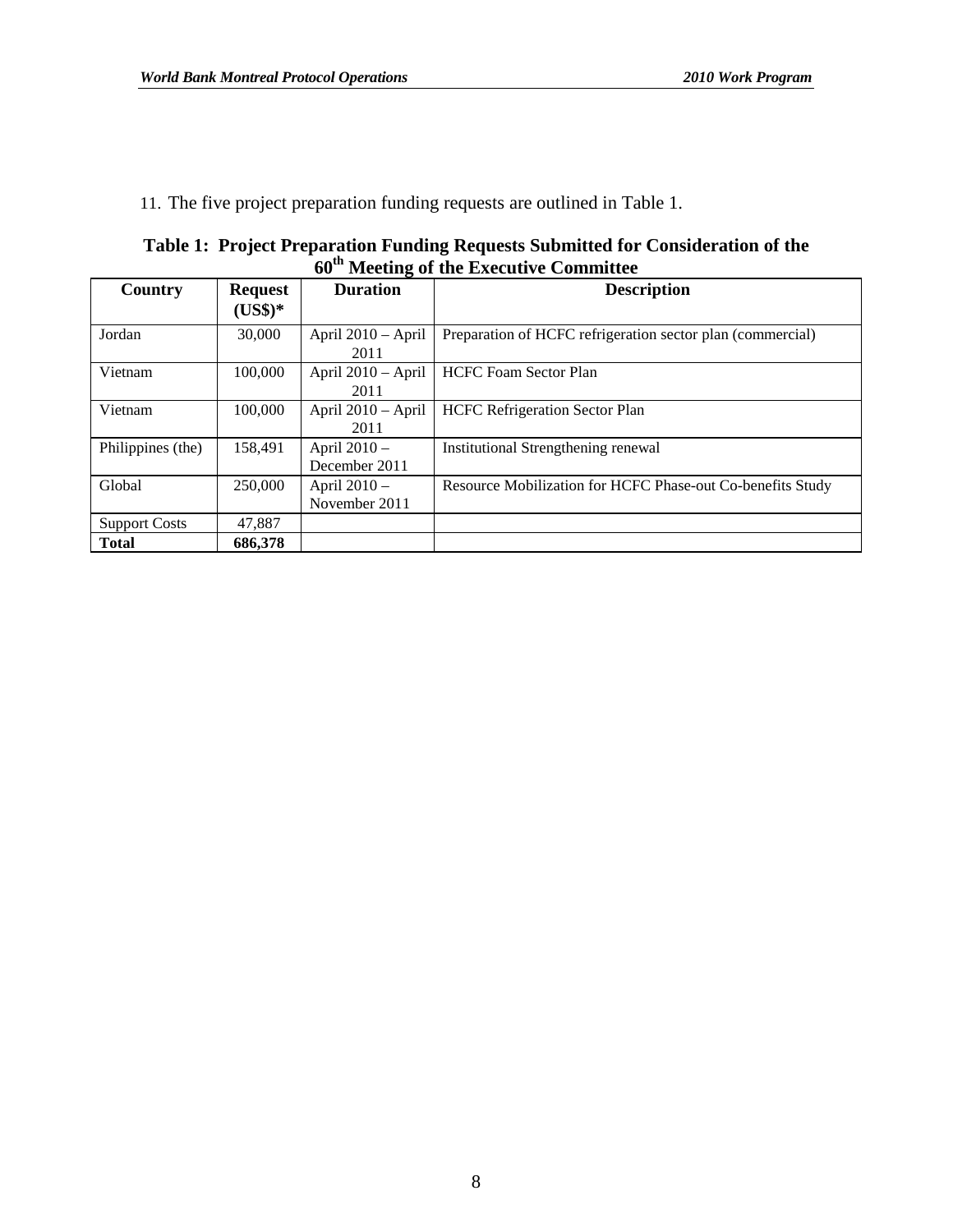# **Annex I DRAFT CONCEPT NOTE RESOURCE MOBILIZATION FOR MAXIMIZING CLIMATE BENEFITS OF HCFC PHASE-OUT**

## **BACKGROUND**

The Montreal Protocol on Substances that Deplete the Ozone Layer has been considered as one of the most successful global environmental treaties as it has proven to be an effective instrument in bringing down consumption and production of the most potent ozone depleting substances (ODS) by more than  $400,000$  Mt within the last two decades<sup>[1](#page-13-0)</sup>. Consumption and production of CFCs, halons, and CTC will be completely phased out in less than 12 months, except for a limited quantity for essential usages.

As most ODS are high global warming gases, phase-out of CFCs, halons, and CTC has also brought climate benefits. The Montreal Protocol in the last two decades has resulted in avoided emissions of high global warming gases equivalent to 25 billion tons of CO2 equivalent in comparison with 2 billion tons of CO2 equivalent to be achieved under the firs the commitment period of the Kyoto Protocol<sup>[2](#page-13-1)</sup>.

However, phasing out of these potent ODS has resulted in an increasing demand for high global warming gases including gases regulated under the Kyoto Protocol<sup>[3](#page-13-2)</sup>. For example, the demand for HFC-134a, which is a primary alternative for CFC in new refrigeration and air-conditioning applications, was more than  $133,000$  Mt in  $2002<sup>4</sup>$  $2002<sup>4</sup>$  $2002<sup>4</sup>$  and could exceed 400,000 Mt by  $2015<sup>5</sup>$  $2015<sup>5</sup>$  $2015<sup>5</sup>$ . In the short term, replacing CFCs, which have significant higher global warming values than HFCs, resulted in significant climate benefits as mentioned above. With continuing growth in the demand for refrigeration and air-conditioning equipment particularly in developing countries, however, continuing dependence on HFCs could eventually pose significant burden to the climate in the long run.

The ozone and climate communities recognize the linkage between their efforts in protecting the ozone layer and the climate. Increasing efforts have been asserted in order to ensure synergy between the two associated global conventions. When the Parties of the Montreal Protocol decided in 2007 to accelerate the phase-out of  $HCFCs<sup>6</sup>$  $HCFCs<sup>6</sup>$  $HCFCs<sup>6</sup>$ , it was recognized that selection of alternative technologies for HCFCs should take into consideration climate impact and benefits. However, the accelerated phase-out of HCFCs

 $1$  2007 Consolidated Progress Report, Multilateral Fund Secretariat, July 2008.

<span id="page-13-1"></span><span id="page-13-0"></span><sup>&</sup>lt;sup>2</sup> Velder and al. 2007. The Importance of the Montreal Protocol in Protecting Climate, Vol 104. PNAS,

<span id="page-13-2"></span><sup>&</sup>lt;sup>3</sup> Emissions of greenhouses regulated under the first commitment period of the Kyoto Protocol (2008-2012) are  $CO_2$ , CH<sub>4</sub>, N<sub>2</sub>O, HFCs, PFCs and SF<sub>6</sub>.

<span id="page-13-3"></span> $4$  Consumption of HCFCs grew at an average growth rate of more than 20% a year from 1995 – 2001.

<span id="page-13-4"></span>Consumption continues to grow at almost the same rate from  $2002 - 2007$ .<br><sup>5</sup> IPCC/TEAP Special Report: Safeguarding the Ozone Layer and the Global Climate System Chapter 11

<span id="page-13-5"></span><sup>6</sup> HCFCs are controlled by the Protocol since 1994 as "Annex C" substances. In 2007, The Parties of the Montreal Protocol negotiated an accelerated schedule of phase-out by ten years for all Parties for HCFCs. Developing countries have agreed to phase-out HCFCs by 2030.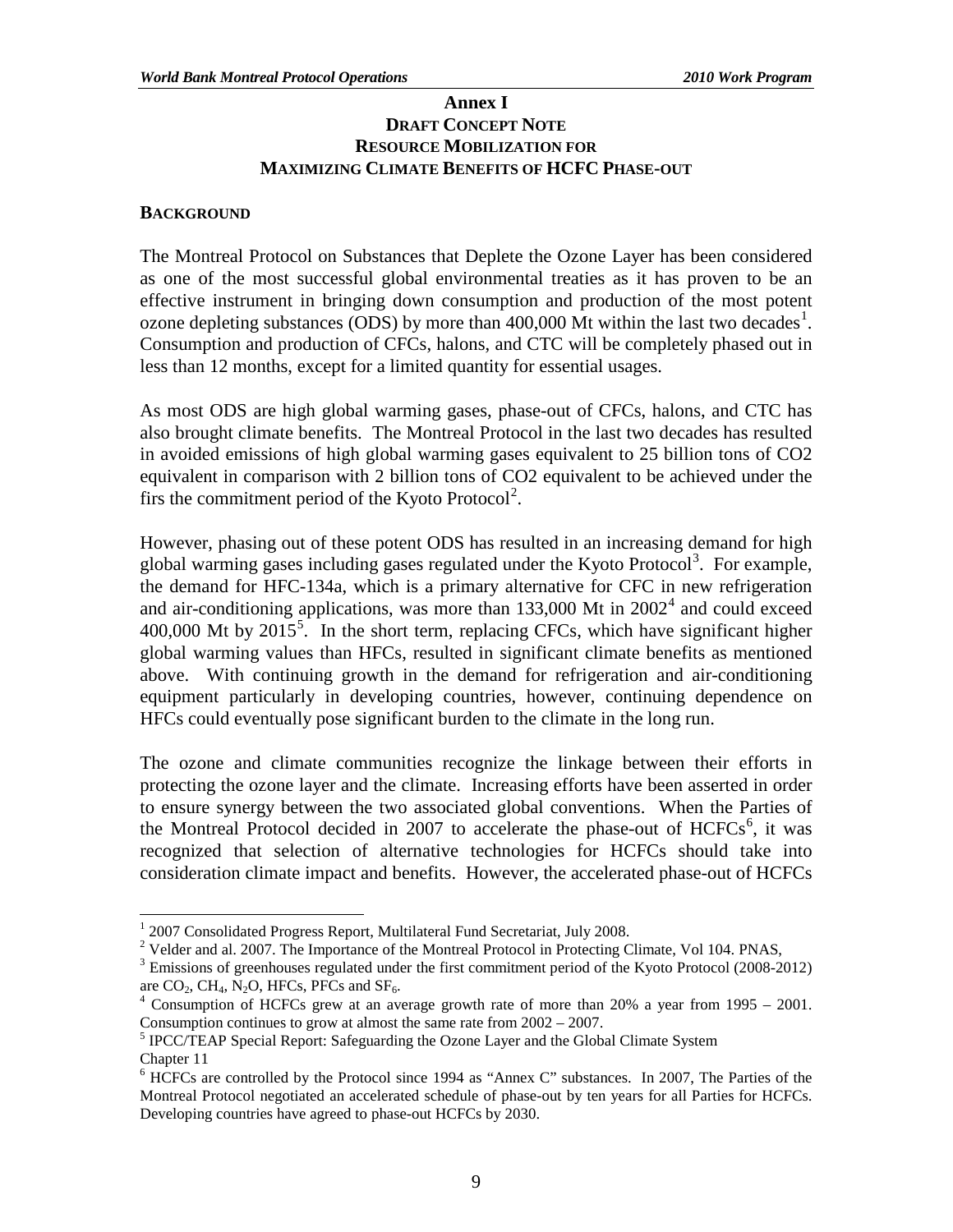could result in an unintentional growth of HFC demand as it was the case for CFC phaseout; therefore, efforts should be made to ensure that more consideration be given to low GWP alternatives despite the fact that some alternatives will require higher investment capital<sup>[7](#page-14-0)</sup>.

Under the current regulatory frameworks, neither the Montreal Protocol, nor the Kyoto Protocol is systematical covering the costs associated with a transition to low GWP technologies. The Kyoto Protocol is covering the mitigation of emissions, while the concern will be at the production and consumption levels. The Montreal Protocol has proven to be an effective instrument to deal with phasing out of ODS at the production and consumption levels; however, HFCs, which is primarily replacing ODS in the airconditioning sector are regulated under the Kyoto Protocol, a protocol that has demonstrated, through the Clean Development Mechanism, the effectiveness of market instrument to leverage funding for technology transfer in developing countries<sup>[8](#page-14-1)</sup>. Elements from both conventions can therefore be analyze and compared to preempt the increase in the demand of HFCs or high GWP gases.

# **OBJECTIVES**

The objective of this study is to explore options for preempting an increase in the demand of HFCs or any other high global warming gases as a result of HCFC phase-out in developing countries. The study will review and examine potential financing mechanisms available for financing the transition to low GWP alternatives, including a scheduled phase-down of HFCs in developing countries and transition economies. This study will focus on direct emissions of chemical; however, it recognized that actions to reduced indirect emissions indirect emissions, such as energy efficiency improvement, can have a significantly higher impact that focusing strictly on chemical used<sup>[9](#page-14-2)</sup>. Therefore, the proposed study will also addressed technologies limitations and tradeoff between energy efficiency gains and low GWP gases in order to maximize overall energy benefits.

# **HCFCS PHASE-OUT SCHEDULE OF THE MONTREAL PROTOCOL**

As per Article 7 data reporting requirements under the Montreal Protocol, the total consumption of HCFCs, mainly HCFC-141b, HCFC-142b, and HCFC-22, of all developing country Parties in 2006 is approximately 352,000 MT. Consumption of other HCFCs (for example, HCFC-123) represents only a small fraction in the HCFC consumption of most developing countries. It is expected that consumption of HCFCs would continue to grow if there were no Montreal Protocol obligations as demand for

<span id="page-14-0"></span> $7$  Use of certain low alternative may result in higher capital due to toxicity and/or flammability of product and necessity to ensure that manufacturing facilities, production and servicing personnel are trained and equipped with necessary safety equipment.

<span id="page-14-1"></span><sup>&</sup>lt;sup>8</sup> The State and Trends of the Carbon Market 2008, World Bank, 2008 reported a cumulative committed investment to CDM projects activities over 2002-2007 of about US\$59 billion, for an average leverage ratio

<span id="page-14-2"></span>of 3.8. <sup>9</sup> I IPCC/TEAP Special Report: Safeguarding the Ozone Layer and the Global Climate System Chapter 11.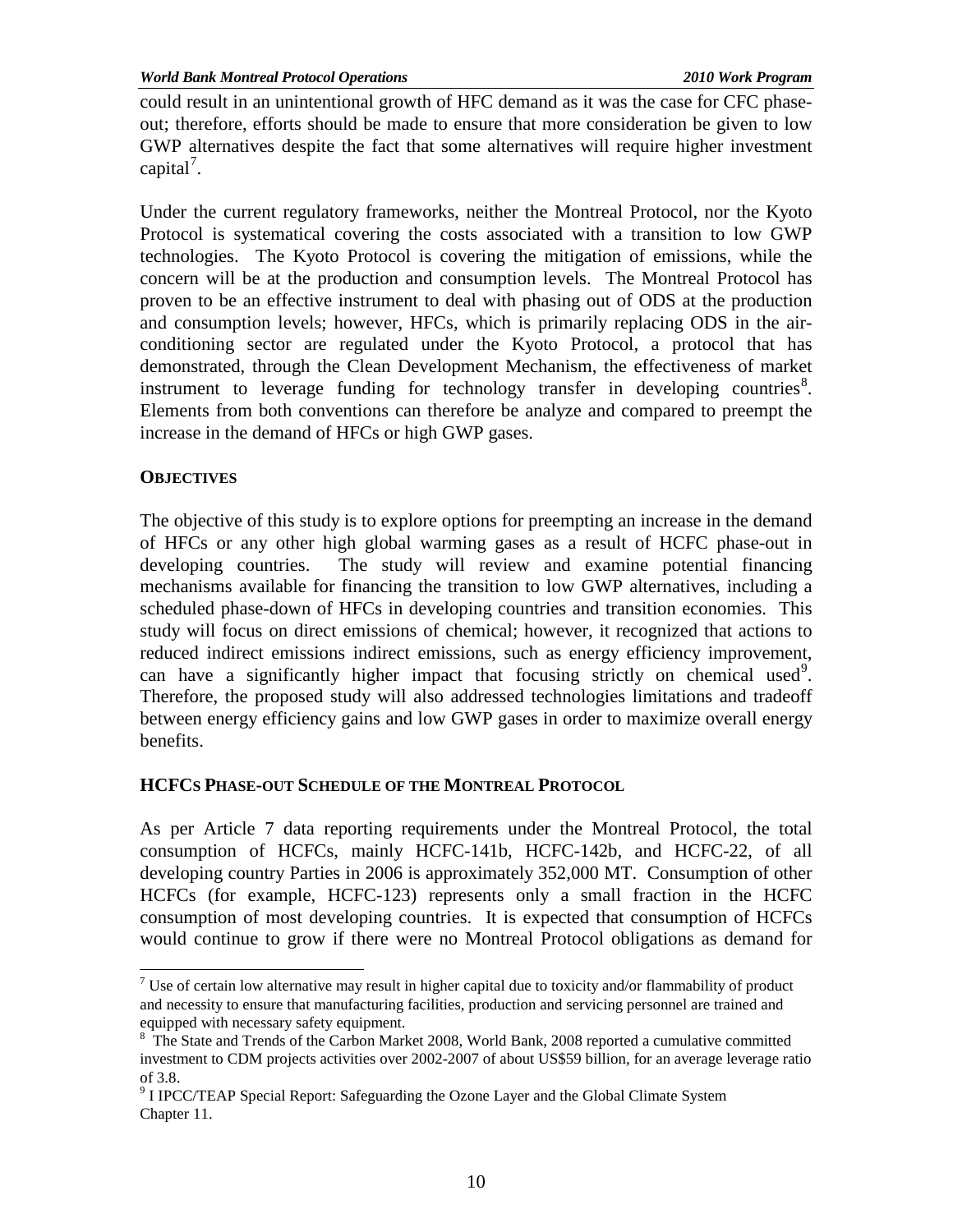#### *World Bank Montreal Protocol Operations 2010 Work Program*

refrigeration and air-conditioning, and better insulation, in developing countries is growing at a rapid pace. Based on the aggregate HCFCs consumption trends of developing countries in the previous years, a growth rate of 9 - 10% per annum could be expected. By applying a 9% growth rate to the demand of each type of HCFCs, the total demand of HCFCs in developing countries could reach up-to 2.78 million tons level in 2030. The breakdown of HCFC demand in 2030 is shown in Table 1.

|                  |         |         | III Developing Countries |           |           |
|------------------|---------|---------|--------------------------|-----------|-----------|
| <b>HCFC/Year</b> | 2010    | 2015    | 2020                     | 2025      | 2030      |
| HCFC-141b        | 171,445 | 242,008 | 372,360                  | 572,921   | 881,510   |
| HCFC-142b        | 45,070  | 63,620  | 97,887                   | 150,611   | 231,734   |
| HCFC-22          | 324,594 | 458,191 | 704,983                  | 1,084,704 | 1,668,951 |
| <b>Total</b>     | 541,108 | 763,818 | 1,175,229                | 1,808,236 | 2,782,195 |

| Table 1. Demand of HCFCs (MT) Under Business-as-Usual Scenario |
|----------------------------------------------------------------|
| in Developing Countries                                        |

Actual demand of HCFCs is expected to be much lower than the business-as-usual scenario as the Montreal Protocol requires Article 5 countries to freeze their HCFC consumption by 2013 and followed by interim reduction steps leading to a complete phase-out by 2030, except a small quantity for meeting the servicing tail up to 2040.

**Fig. 1. HCFC Allowance Production and Consumption Schedule in Developing Countries**



With the accelerated HCFC phase-out schedule of the Montreal Protocol, a total HCFC consumption of 21 million MT could be avoided during the period  $2013 - 2030^{10}$  $2013 - 2030^{10}$  $2013 - 2030^{10}$ . This avoided consumption would result in early introduction of alternatives. Climate impacts or benefits are, therefore, dependent on the choices of alternatives to be adopted by Parties of the Montreal Protocol.

<span id="page-15-0"></span> $10$  For illustration purposes, it is assumed that the same demand growth for the BAU scenario and the same reduction schedule are applied to each HCFC.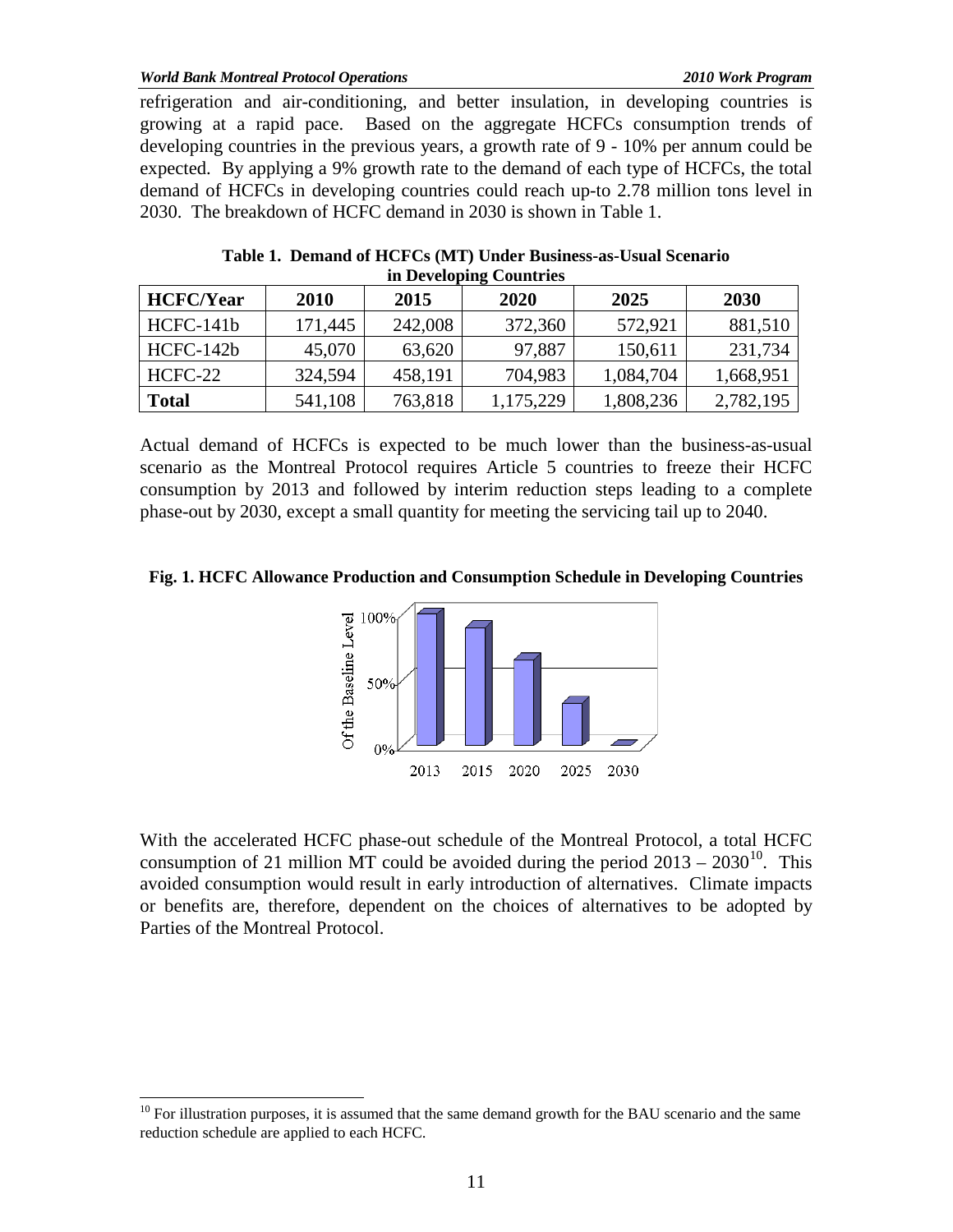

#### **Fig. 2 Estimated consumption of HCFCs and alternatives for 2013 – 2030**

If the avoided consumption (the red area in Fig. 2) is replaced by low GWP alternatives, the total climate benefits from the accelerated HCFC phase-out schedule (excluding impacts from improved or inferior energy efficiency performances) could be as high as 30.5 Gt of  $CO_2$  equivalent by  $2030^{11}$  $2030^{11}$  $2030^{11}$ . As early phase-out of HCFC-22 also results in avoided production of byproduct HFC-23, the accelerated HCFC phase-out schedule contributes therefore to additional indirect emission reductions of 5.6 Gt of  $CO<sub>2</sub>$ equivalent associated with avoided production of HFC-23 $^{12}$  $^{12}$  $^{12}$ .

### **NON-HCFC ALTERNATIVES**

Major applications of HCFC-22, HCFC-141b, and HCFC-142b in developing countries are in the refrigeration, air-conditioning, and foam sectors. Alternatives to these HCFC applications include HFCs, which have high global warming potential values, and hydrocarbons (HC),  $CO<sub>2</sub>$  and ammonia, which have lower GWP values. Currently available non-HCFC alternatives for various applications are summarized in Appendix 1.

Selection of alternatives depends on the desired product quality and safety. For example, hydrocarbons, which are flammable, may not be desirable for certain applications. Certain alternatives may also compromise product quality (such as insulation performance of insulation foam products.

#### **CLIMATE IMPACT OF HCFC PHASE-OUT**

The ozone depleting substances (HCFCs) are also high global warming gases, the phaseout of these chemicals presents an opportunity to maximize climate benefits, including energy efficiency gains and uses of low GWP alternatives. Alternatives currently available for replacing HCFCs consist of high global warming gases such as HFCs, low GWP gases such as hydrocarbons, CO2 and ammonia.

<span id="page-16-1"></span><span id="page-16-0"></span><sup>&</sup>lt;sup>11</sup> Assuming that HCFCs are replaced by only low GWP alternatives.<br><sup>12</sup> Assuming 3% byproduct HFC-23 in the HCFC-22 production, refer to HCFC Phase-out under the Montreal Protocol - Introductory Note on a Programmatic Approach, Montreal Protocol Operations, World Bank, 2008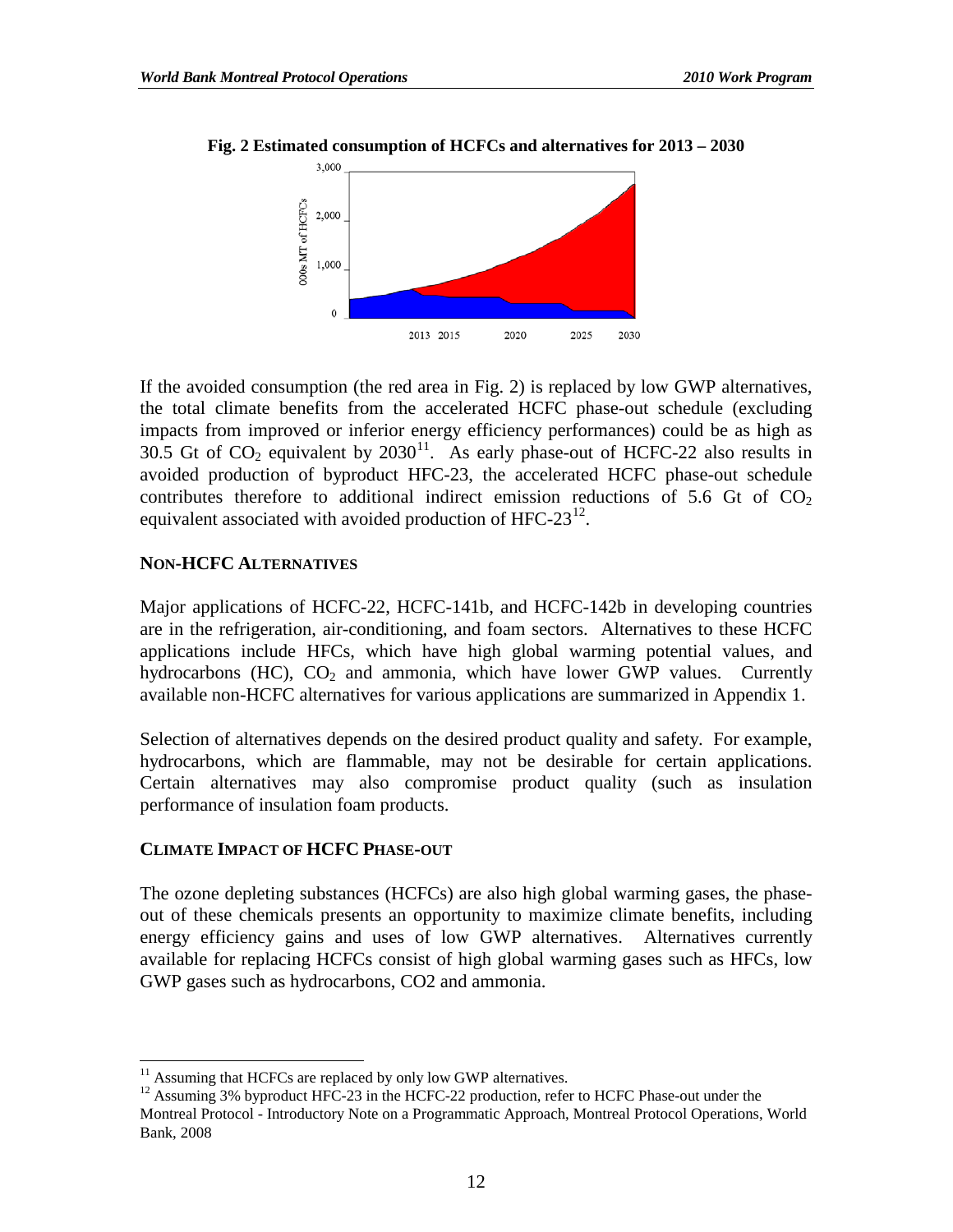*World Bank Montreal Protocol Operations 2010 Work Program* 

Selection of these substances would have to take into account a number of factors ranging from desired product qualities, flammability, toxicity, and associated costs of using such alternatives, including energy consumption and servicing aspects.

In terms of climate benefits, the selection of alternative gases, should not only focus on low GWP of alternatives, but should also cover energy efficiency benefits that could be gained over the lifetime of the equipment. This is particularly true for the foam products, air-conditioning and refrigeration equipment that are generally made with a small quantity of HCFCs, but are characterized by long product lifetime. Alternatives could be categorized according their energy efficiency potential and GWP of the products (refer to appendix 2).

# **ADDITIONALITY OF CLIMATE BENEFITS ASSOCIATED WITH ACCELERATED HCFC PHASEOUT**

To meet the accelerated HCFC phase-out schedule stipulated by the Montreal Protocol, major policies and actions must be undertaken to minimize the current demand of HCFCs and future dependence on HFCs. Restricting manufacturing of new HCFC-based equipment is also another important measure to avoid the build-up of HCFC demand for servicing this equipment in the future. Restricting production of new HCFC-based equipment and products could be applied to existing manufacturers or manufacturing capacity by providing them with incentives for early conversion. Establishment of new manufacturing capacity based on HCFC technologies should also be prohibited.

Recovery, recycling and reuse of HCFCs, particularly HCFC-22 which represents more than 80% of the total consumption in most developing countries, would assist countries to meet their Montreal Protocol obligations. Since the Montreal Protocol defines consumption as production plus import and minus export, recycled HCFC-22 would replace the need for production and/or import of virgin HCFC-22 which in turn assists countries in meeting their consumption limit.

Replacement of HCFC-based equipment would also contribute to significant reduction in HCFC demand. Given that HCFC-based equipment or products (e.g., air-conditioning equipment, insulation foams, and etc.) have a long product life, early replacement of these items could be costly and not financially viable. Based on experience from CFC phaseout, early replacement of HCFC-based equipment or products could be viable when new products are more energy (and resource) efficient. As there have been a number of projects addressing this issue, this option will not be addressed in this proposed study.

As pointed out earlier, replacement of HCFCs in most applications could be done via both low and high GWP alternatives. In most cases, applications of low GWP technologies in the foam and refrigeration sectors could result in lower product costs. However, because of related toxicity and/or flammability issues of these low GWP alternatives, higher capital investments are required to ensure that manufacturing facilities, production and servicing personnel are trained and equipped with necessary safety equipment. Conversion costs could be prohibitive, particularly for small-andmedium scale enterprises.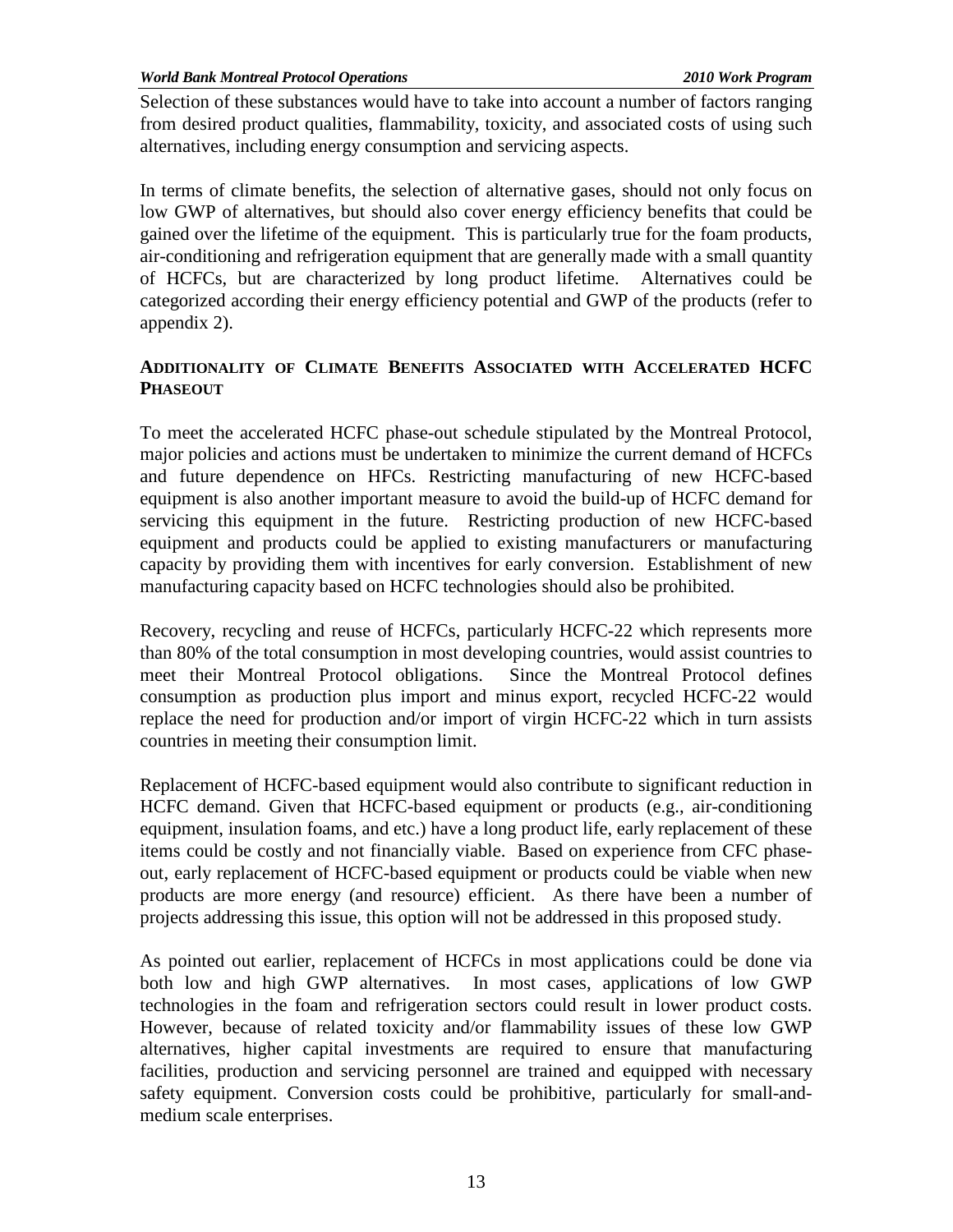The CFC phase-out experience clearly demonstrates that while cyclopentane is available as a foam blowing agent, all small-and-medium scale enterprises opt for HCFC-141b as initial investments are much lower. Hence, the preferred choice for phasing out of HCFC in the foam sector for small-and-medium scale enterprises could as well be HFCs, rather than cyclopentane. Common HFCs for foam blowing applications include HFC-134a, HFC-152a, HFC-245fa, HFC-365mc, and HFC-227ea. These chemicals have GWP many times higher than hydrocarbon alternatives (with GWP of less than 25) (Appendix 3).

Similarly, HCFC-22 refrigerant in the refrigeration and air-conditioning applications could be replaced by either low or high GWP refrigerants (i.e, hydrocarbons, ammonia, carbon dioxide, and HFCs). For developing countries in particular where the demand of residential air-conditioners is rapidly increasing, selection of appropriate alternatives to HCFC-22 refrigerant would render significant climate benefits. Currently, HFC-410A, which has a high GWP value, seems to be an alternative of choice. Extensive research and development has been put in place to improve energy efficiency of new HFC-410A residential air-conditioners. Providing that similar energy efficiency could be achieved by hydrocarbon technology, replacing HCFC-22 with hydrocarbon refrigerant could contribute additional benefits to the climate since GWP of hydrocarbon refrigerant are more than 100 times lower than HFC-410A. However, safety concerns on the flammability of hydrocarbons could prevent a large-scale adoption of this technology. Extensive training of production and servicing personnel may be required in order to employ this technology safely. More awareness for end-users is also equally important in order to educate consumers of the safe use of these products.

Recovery and recycling of HCFC-22 during servicing and maintenance of refrigeration and air-conditioning equipment is considered as an eligible activity for funding from the Multilateral Fund. Thus far, the Multilateral Fund has allocated significant resources to support establishment of recovery and recycling networks in almost all developing country Parties of the Montreal Protocol. In addition, training on better containment (reducing leak, recovery and recycling, and reuse) has also been one of the core activities funded by the Multilateral Fund.

Experience from CFC recovery and recycling, thus far, is not encouraging. Implementation of recovery and recycling practice is more desirable financially when servicing equipment with a large refrigerant charge size. For example, recovery and recycling of refrigerants in large industrial and commercial refrigeration systems and in large chillers are common. However, recovery and recycling of CFCs from mobile airconditioning equipment and domestic refrigerators have not shown a similar success as the price of CFCs and the quantity of CFCs that could be recovered from each unit are low.

It is expected that the economic of recovery and recycling HCFC-22 from residential airconditioning units would probably be similar to recovery and recycling of CFCs from mobile air-conditioning equipment and domestic refrigerators. A combination of the low price of HCFC-22 and a small charge size of HCFC-22 in each piece of equipment, and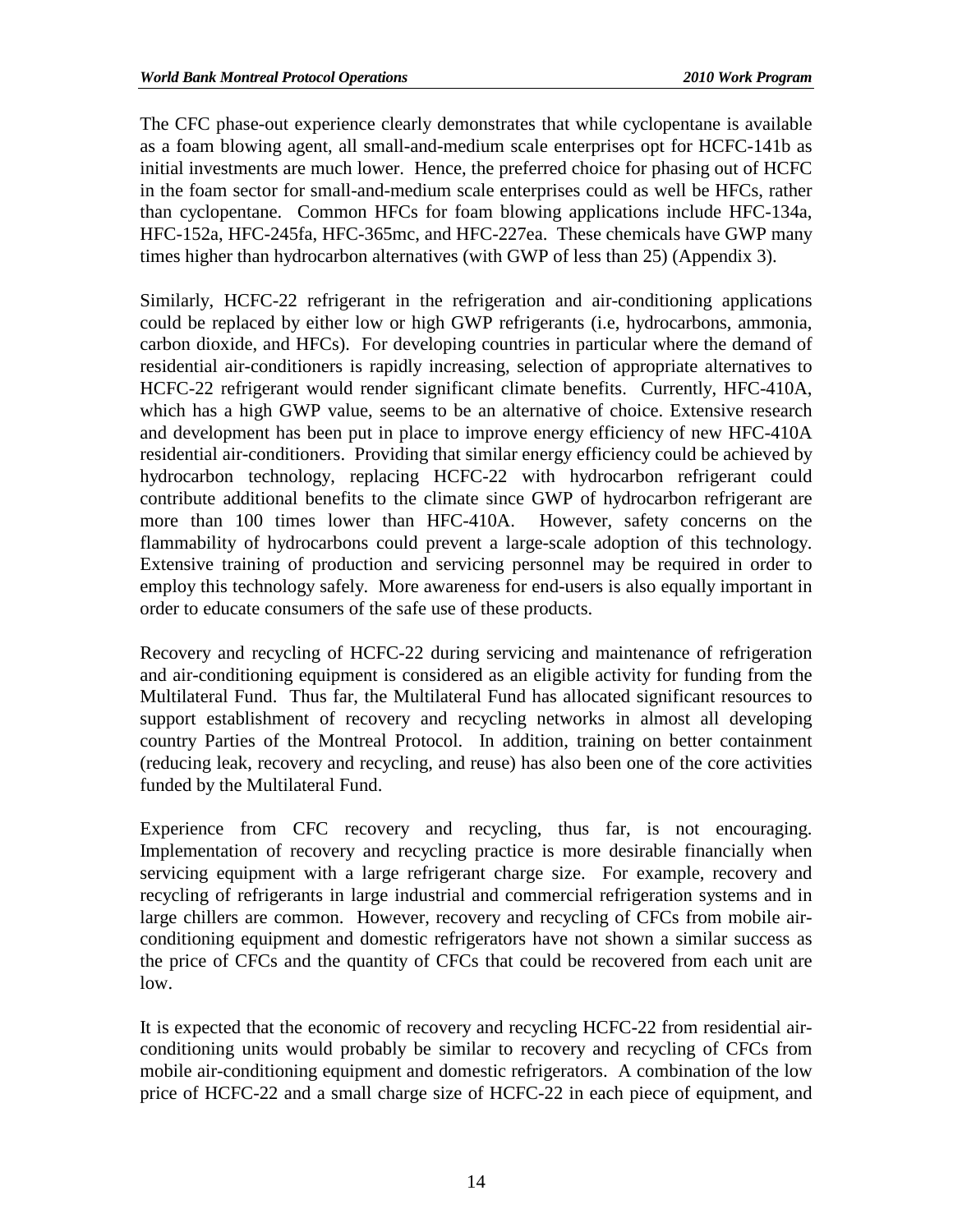*World Bank Montreal Protocol Operations 2010 Work Program* 

high transaction costs to implement recovery and recycling HCFC-22, makes the recovery and recycling practice less financial attractive to most service technicians.

Potential climate benefits of recovery and recycling HCFC-22 warrants further consideration as it leads to a lower requirement for production of virgin HCFC-22. Excluding the direct GWP associated with HCFC-22, recovery and recycling of one MT of HCFC-22 reduces emission of 30 kg of byproduct HFC-23 from production of one MT of virgin HCFC-22 or about 420 MT of  $CO<sub>2</sub>$  equivalent. This significant climate benefits render opportunity to mobilize additional resources to lower high transaction costs of implementing the recovery and recycling practice experienced by service technicians.

# **PROPOSED STUDY**

As indicated above, HCFC phase-out could result in an increased use of HFCs . In order to maximize benefits of both ozone layer protection and climate protection, a synchronized strategy for managing the use of HCFCs and phasing-down HFCs could assist Parties to the Montreal Protocol to develop a conducive environment for climate friendly technologies. This would also assist industries in developing countries to avoid two-steps conversion to low GWP technologies (from HCFC to HFC and to low GWP alternatives). To support market penetration of low GWP technologies, financial incentives within and outside the Multilateral Fund should be considered in order to offset higher costs, if any, of adoption of low GWP technologies. In addition, consumption and production of HFCs including those produced as byproducts of other chemical processes will also be considered.

Since all Parties to the Montreal Protocol are now in the process of developing their HCFC phase-out strategies, it is an opportune time for Parties to also consider their HFC strategy as part of their response to the call for more consideration of other environmental benefits, particularly the climate benefits, when phasing out HCFCs. Based on the business-as-usual scenario, it is obvious that the need for HFCs equipment or products (e.g., air-conditioning and insulation foam products) will continue to grow in spite of the HCFC phase-out schedule under the Montreal Protocol. Hence, to minimize the growth of HFCs the choice of technologies to be made by existing manufacturing facilities of those products currently produced with or containing HCFCs not only has to be considered, but also the choice of technologies for facilities to be established in the future in order to meet the demand of these products.

# **OBJECTIVES OF THE STUDY**

While HCFC phase-out renders two climate benefit opportunities: (i) improved energy efficiency; and (ii) use of lower GWP chemicals, the proposed study will focus on resource mobilization to support the latter, but will addressed technologies limitations and tradeoff between energy efficiency gains and low GWP gases.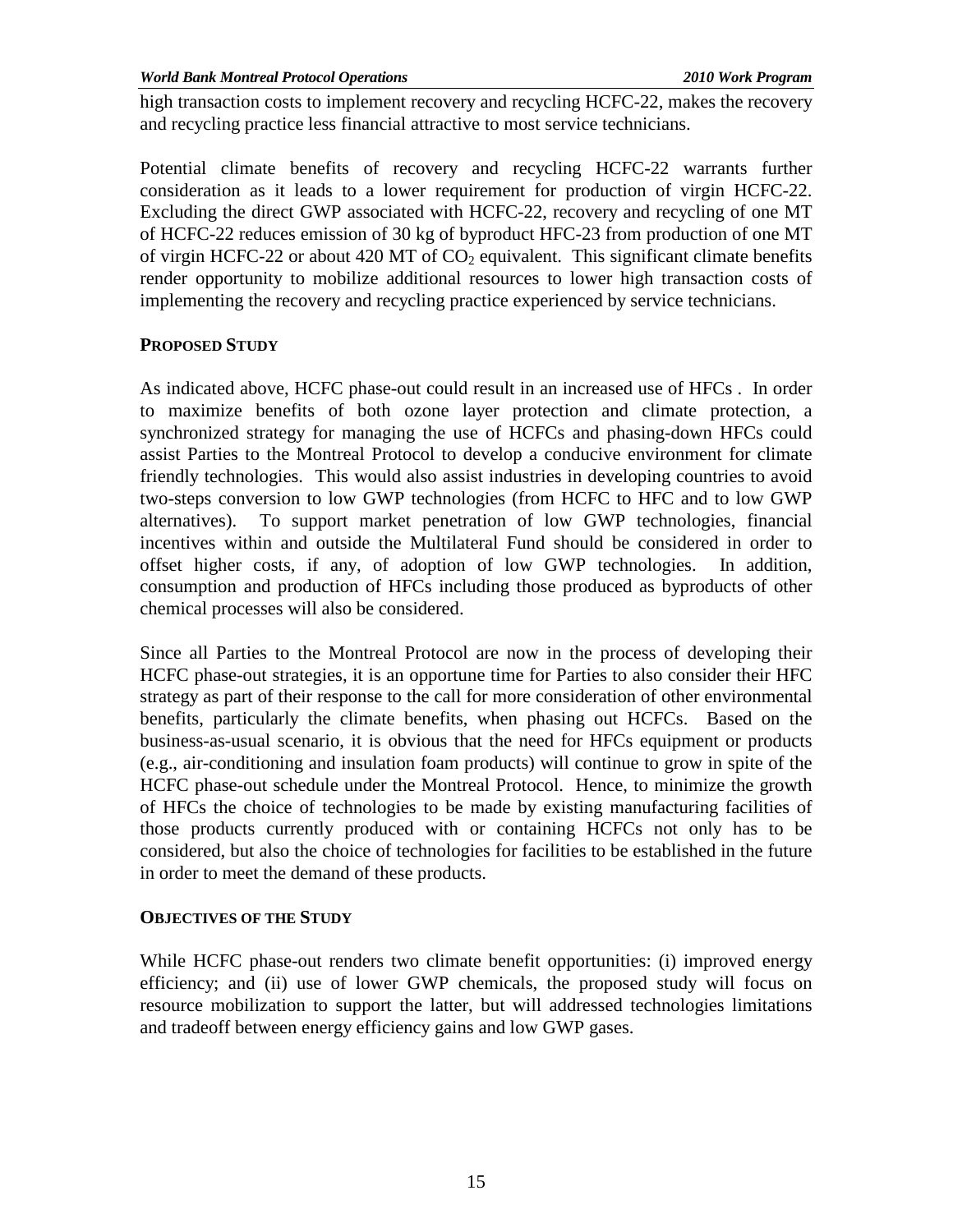The study will focus on resource mobilization to support projects aiming at reducing use of HFCs<sup>[13](#page-20-0)</sup> as a result of HCFCs phase-out and reducing HFCs as a byproduct from HCFC production.

# **SCOPE OF THE STUDY**

The study will investigate: (i) review of tradeoff between energy efficiency gains and low GWP gases; (ii) costs and barriers associated with conversion of HCFC technology with to low GWP alternatives; (iii) volume of HFCs and equivalent in carbon dioxide equivalent associated with the consumption and production in developing countries and transition economies including those produced as byproducts of other chemical processes; and (iiv) potential funding resources (e.g., Multilateral Fund, Carbon Market, Carbon Partnership Funds, Clean Technology Fund, and etc.) to support adoption of better HCFC containment practice, and climate friendly technologies (v) recommendations (or development of a) for a funding methodologies such as approaches to evaluate and setting the baseline consumption and production of HFCs, etc. In addition, the study will investigate effective modalities for implementing these activities in order to ensure seamless synergy between the MLF funded activities and activities funded by resources outside the MLF.

Based on experience from CFC phase-out, it is anticipated that HCFC phase-out will involve a large number of beneficiaries. Moreover, HCFC phase-out strategies and HFC strategies may require not only investment and technical assistance activities but also a combination of policy and timely investment interventions to ensure cost-effective means of achieving the targets. Experiences from implementation of CFC phase-out activities in the last two decades clearly demonstrate effectiveness of sectoral or national approaches whereby policy and investment activities are carried out in chronology. Similarly, the climate community also recognizes the need to scale up its CDM activities. Recently, a program of activity approach has been adopted by the CDM Board.

There are some similarities between the sectoral or national approaches under the Multilateral Fund and the CDM program of activity approach. The study will review these different approaches and offer recommendations to synchronize implementation modalities as well as to synchronize, to the extent possible, monitoring and verification procedures that may be required by the MLF mechanism, CDM mechanism, and other potential funding mechanisms.

# **STUDY APPROACH**

The study will entail a desk review of the on-going study on HCFC alternatives and their climate benefits being conducted by UNEP TEAP under the auspices of the Montreal Protocol, the cost study being carried out by the Multilateral Fund, all applicable CDM methodologies, proposed approaches under negociations by the climate community, funding mechanisms outside UNFCCC and MP such as the Clean Technology Carbon

<span id="page-20-0"></span> $13$  It includes HFCs used as a result of CFC phaseout and possibly HCFC phase-out. For example, the study will explore financing opportunities for replacing HFC-134a MACs with low GWP alternatives.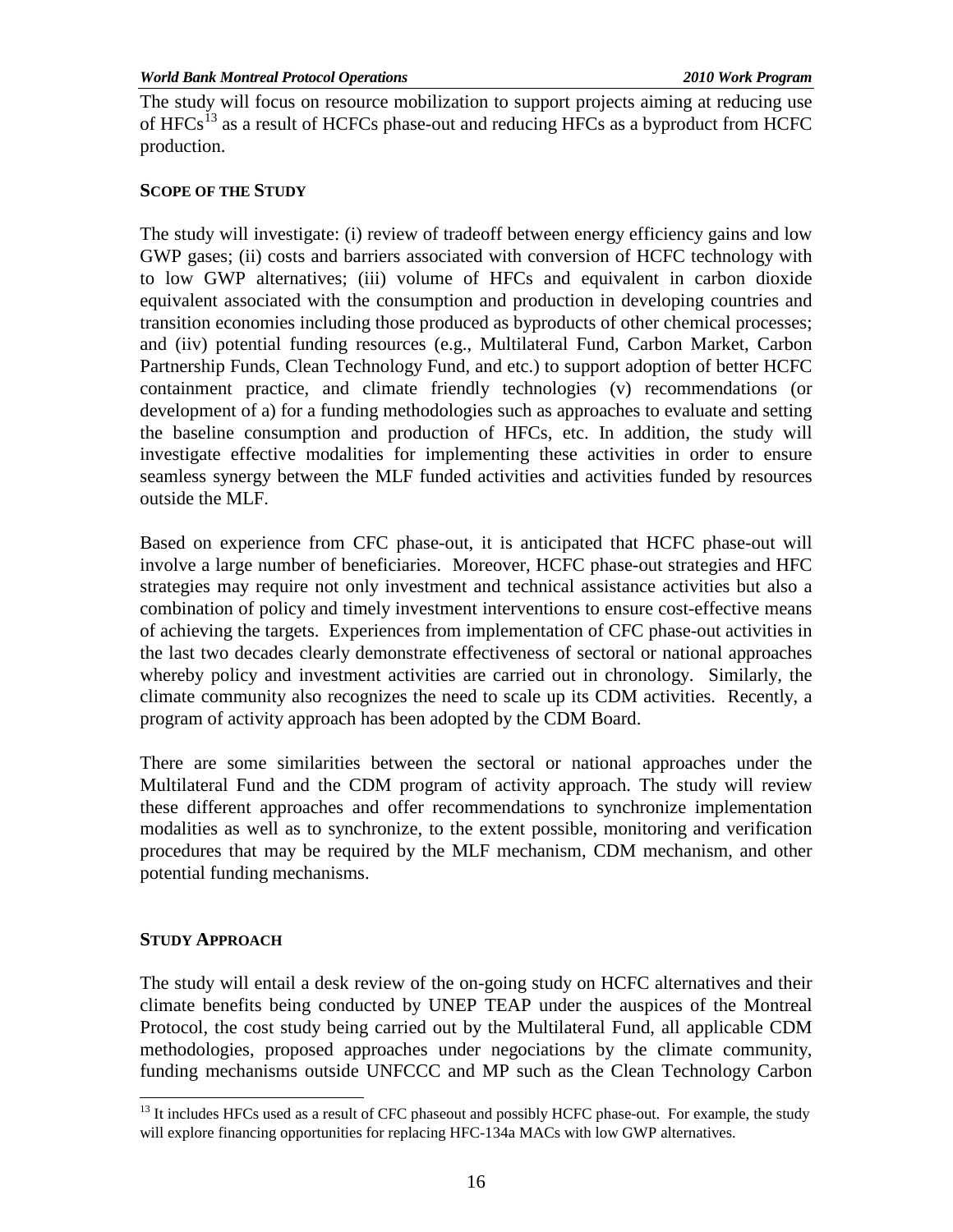Partnership Funds, Clean Technology Fund and others. Findings of the desk review will lead to recommendations or development of a funding methodologies for potential funding sources. The study will also include workshops to inform developing countries of findings of the study, which will lead to identification of potential pilot projects in a few developing countries.

# **TIMEFRAME**

Detailed terms of reference for this study will be submitted for the consideration of the Executive Committee at its  $61<sup>st</sup>$  Meeting in July 2010. The study will then take about 12 months to complete. The final report of the study will be submitted to the ExCom at its 65th Meeting in November 2011.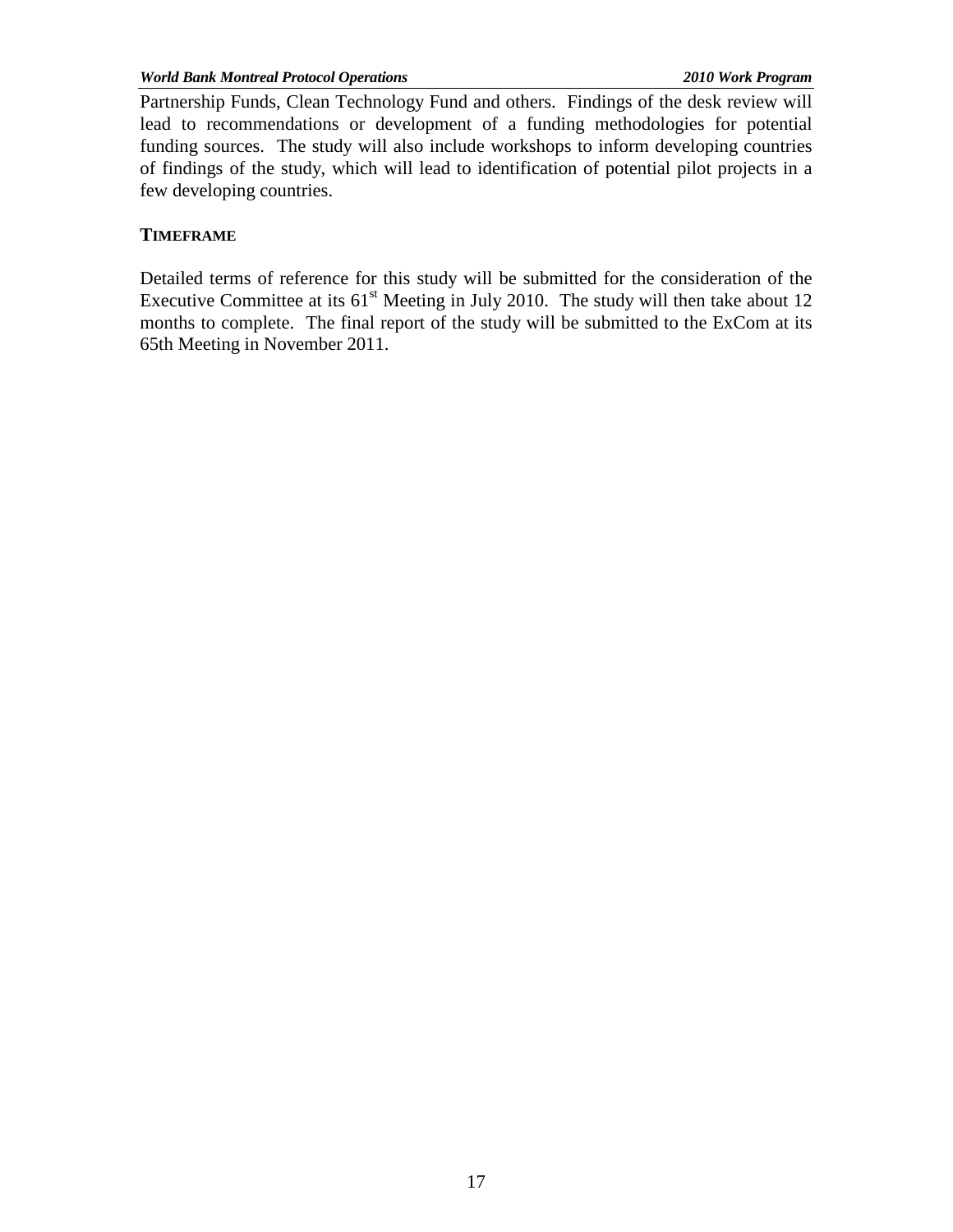| Sector           | Sub-sector                           | <b>HCFCs Currently Used</b>                          | <b>Alternative Options</b>                                                                             |
|------------------|--------------------------------------|------------------------------------------------------|--------------------------------------------------------------------------------------------------------|
| Foam             | XPS                                  | HCFC 22/HCFC 142b<br>(blends), HCFC 22,<br>HCFC 142b | $CO2$ , $CO2/Ethanol$ ,<br>CO <sub>2</sub> /HCs; HFC 134a                                              |
|                  | Polyurethane Spray                   | HCFC 141b, minor use<br>of HCFC 141b/HCFC<br>22      | $HFC, CO2 (CO2 not$<br>preferred option if superior<br>thermal insulation<br>performance is required.) |
|                  | Domestic<br>refrigerators/freezers   | HCFC 141b, minor use<br>of HCFC 141b/HCFC<br>22      | HFC, HC (Small enterprises<br>use $HFCs$ )                                                             |
|                  | Commercial<br>refrigerators/freezers | HCFC 141b                                            | HFC, HC, CO <sub>2</sub> (Adhesion<br>problem with $CO2$ )                                             |
|                  | Sandwitch panels -<br>continuous     | HCFC 141b                                            | HFC, HC                                                                                                |
|                  | Sandwitch panels -<br>discontinuous  | HCFC 141b                                            | HFC, HC                                                                                                |
|                  | Insulated pipes                      | HCFC 141b                                            | HFC, HC                                                                                                |
|                  | Integral skin foams                  | HCFC 141b                                            | $HEC$ 134a, CO <sub>2</sub> , HC                                                                       |
| Refrigeration    | Supermarket<br>refrigerators         | HCFC 22                                              | $R-404A$ , $CO2$ , HCs and<br>Ammonia (R-717)                                                          |
|                  | Industrial<br>refrigeration          | HCFC <sub>22</sub>                                   | $R-717, CO2$                                                                                           |
|                  | Transport<br>refrigeration           | HCFC <sub>22</sub>                                   | HFC 134a, R-404A, R-<br>410A                                                                           |
| Air-conditioning | Air-conditioning                     | HCFC <sub>22</sub>                                   | $R-410A, HCs, CO2$                                                                                     |
|                  | Water -heating heat<br>pumps         | HCFC <sub>22</sub>                                   | HFC 134a, R-410A, CO <sub>2</sub>                                                                      |
|                  | Chillers                             | HCFC <sub>22</sub>                                   | <b>HFC</b> 134a                                                                                        |

# **Appendix 1: Non-HCFC Alternative Matrix**

*Source: OORG Presentations, OORG Meeting, October 2008, Washington DC Note: R-404A and R-410A are HFC blends.*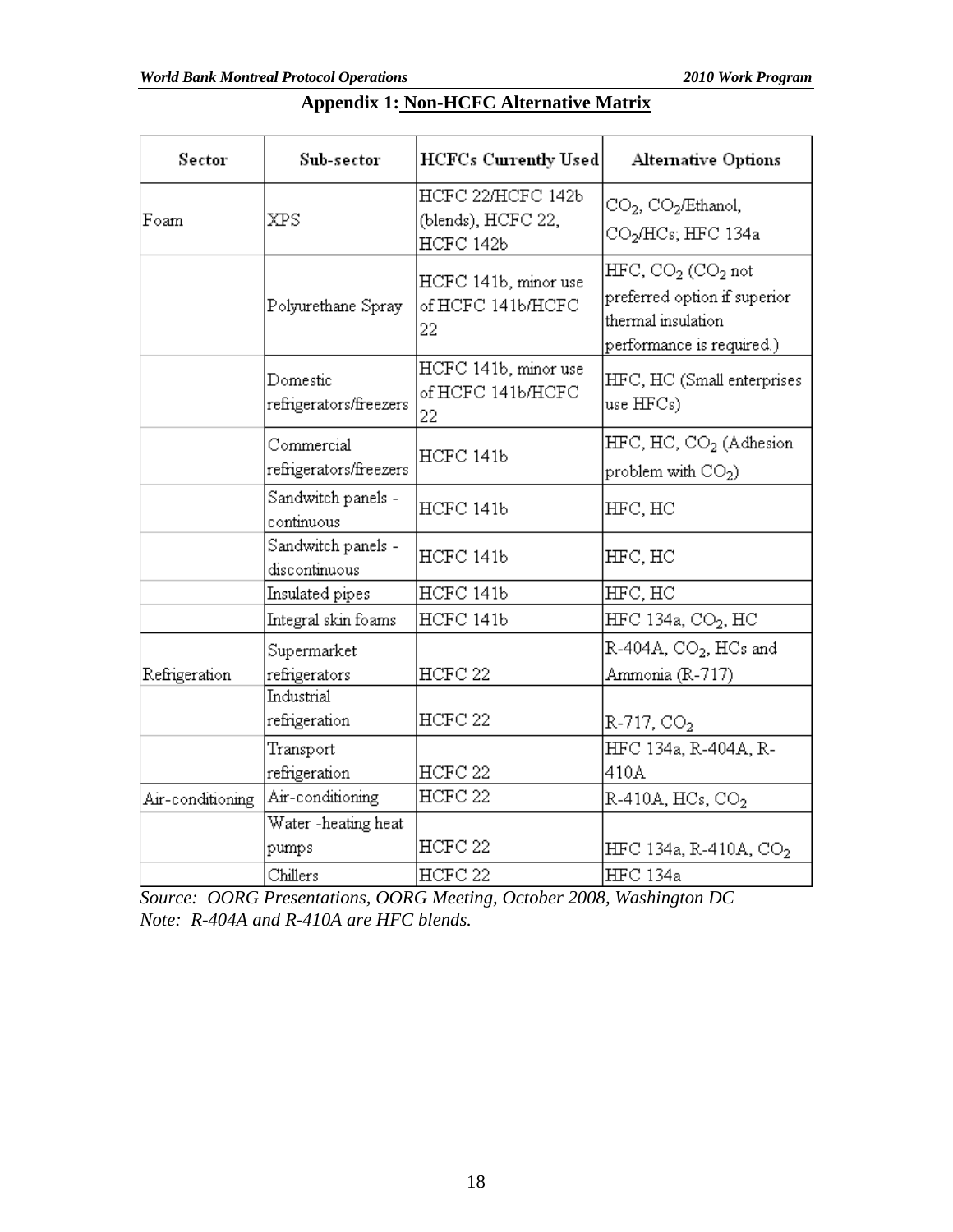#### **Appendix 2: Selection of HCFC's Alternatives and Climate Considerations**

In terms of climate benefits, it could be described that the available alternatives in the consumption sector can be categorized according to Figure 3. These four regions represent:

- Region I Low GWP alternatives with improved energy and resource efficiency or thermal insulation property of the final products;
- Region  $II$  High GWP alternatives with improved energy and resource efficiency or thermal insulation property of the final products;
- Region III Low GWP alternatives with inferior energy and resource efficiency or thermal insulation property of the final products when compared with HCFC products;
- Region IV High GWP alternatives with inferior energy and resource efficiency or thermal insulation property of the final products when compared with HCFC products.



Fig. 3 Characteristics of Non-HCFC Alternatives

Foam products, air-conditioning and refrigeration equipment, are made with a small quantity of HCFCs. However, they have a long product lifetime. Therefore, any alternatives of HCFCs that fall in Regions III and IV are not desirable. For example, replacing HCFCs with low GWP alternatives (Region III) but resulting in low energy efficiency or insulation property, could result in higher energy consumption during the lifetime of these products. Emissions of carbon dioxide during the lifetime of the products normally are many times higher than the difference between the GWP values of HCFCs and alternatives used for manufacturing or maintaining these products. Alternatives in Region IV are even less desirable.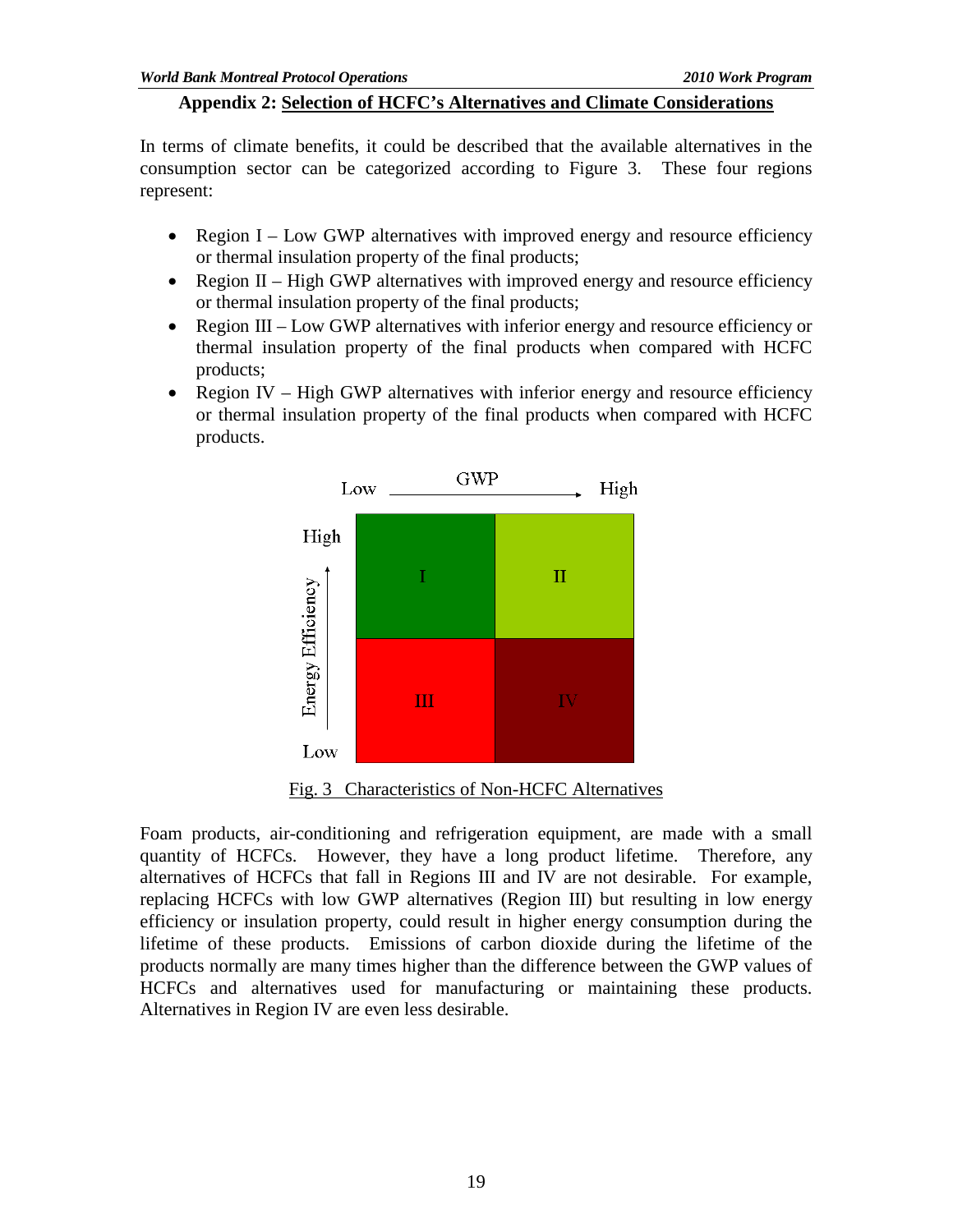# **Appendix 3: GWP of HCFCs and HFC alternatives[14](#page-24-0)**

| Substance           | GWP   |
|---------------------|-------|
| $HCFC-22$           | 1,700 |
| $HCFC-141b$         | 630   |
| HCFC-142b           | 2,000 |
| HFC-134a            | 1,300 |
| <b>HFC-152a</b>     | 140   |
| HFC-245fa           | 820   |
| $HEC-365$ mc        | 840   |
| HFC-227ea           | 2,900 |
| $HEC-23$            | 14800 |
| R-410A (HFC Blends) | 2,100 |
| R-404A (HFC Blends) | 3,900 |
| R-407C (HFC Blends) | 1,800 |

*Note: R-404A, R-407C, and R-410A are HFC blends*

<span id="page-24-0"></span><sup>&</sup>lt;sup>14</sup> 2006 UNEP Technical Options Committee Refrigeration, A/C and Heat Pump Assessment Report